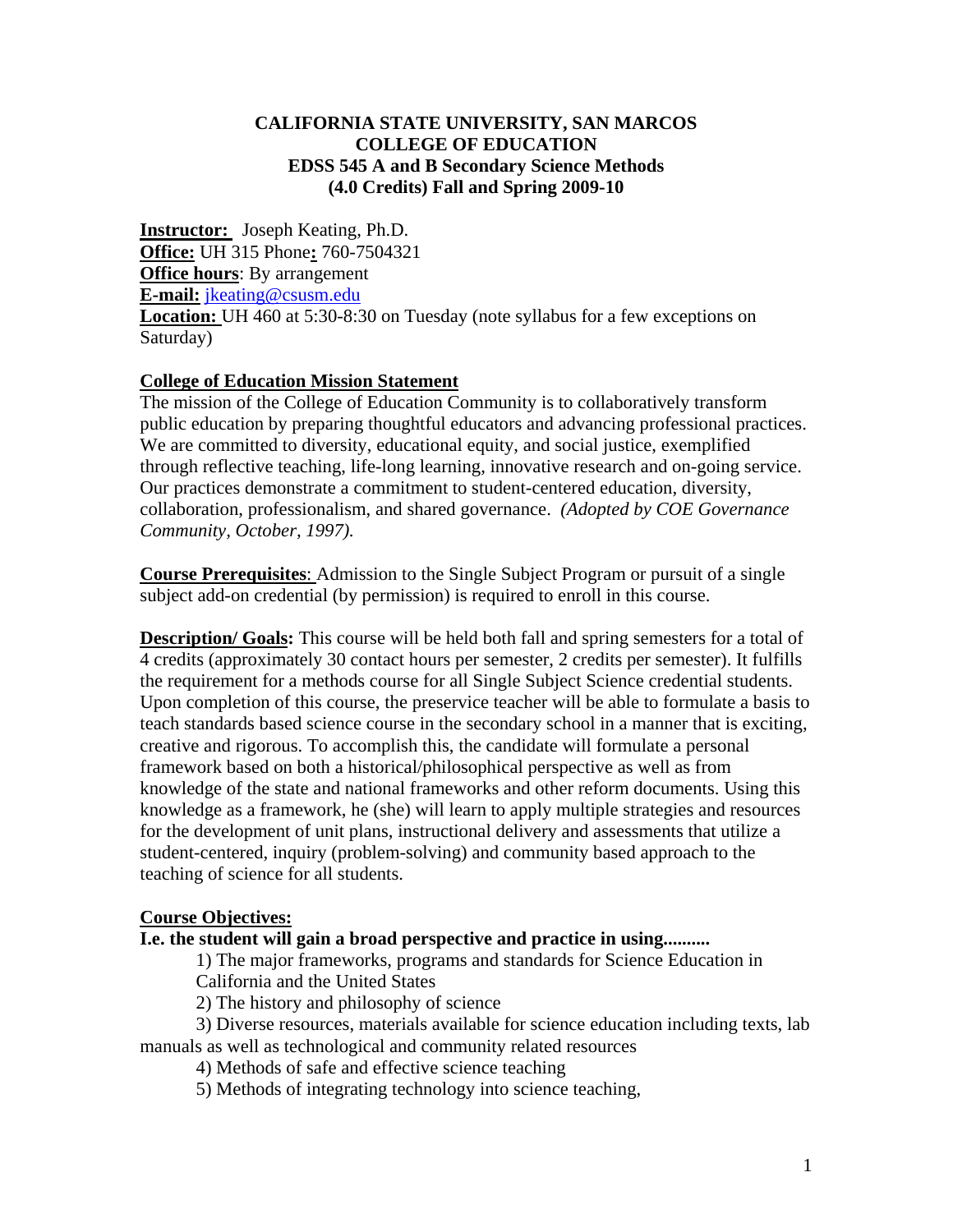6) Effective methods in expository teaching; inquiry based learning; the use of open-ended laboratory experiences; community or field based science

7) Effective and diverse assessments including both formative/summative authentic and traditional; application of action research

8) Enrichment activities that involve students in applying science and go beyond the standard curriculum

9) Strategies of planning of science curricula as well as specific strategies for the integration of other disciplines (interdisciplinary curriculum).

10) Inclusive science education strategies including SDAIE that enhance the science curriculum for all learners.

#### **Teacher Performance Expectation (TPE) Competencies:**

This course is designed to help teachers seeking the Single Subject Credential to develop the skills, knowledge, and attitudes necessary to assist schools and district in implementing an effective program for all students. The successful candidate will be able to merge theory and practice in order to realize a comprehensive and extensive educational program for all students. The following TPE is addressed in this course: TPE 1B: Subject specific pedagogical skills

#### *California Teacher Performance Assessment (CalTPA)*

Beginning July 1, 2008 all California credential candidates must successfully complete a state-approved system of teacher performance assessment (TPA), to be embedded in the credential program of preparation. At CSUSM this assessment system is called the CalTPA or the TPA for short.

To assist your successful completion of the TPA a series of informational seminars are offered over the course of the program. TPA related questions and logistical concerns are to be addressed during the seminars. Your attendance to TPA seminars will greatly contribute to your success on the assessment.

Additionally, COE classes use common pedagogical language, lesson plans (lesson designs), and unit plans (unit designs) in order to support and ensure your success on the TPA and more importantly in your credential program.

The CalTPA Candidate Handbook, TPA seminar schedule, and other TPA support materials can be found on the COE website provided at the website provided: http://www.csusm.edu/coe/CalTPA/ProgramMaterialsTPA.html

## **Required Texts:**

Science Instruction in the Middle and High School (Chiappetta and Koballa) (2009 7th Edition) available in bookstore

Use of Discrepant Events for K-12 Science Teachers (Aztec Press /University Bookstore), (Keating) available in bookstore only

California Frameworks in Science (State Dept of Education) under http://www.cde.ca.gov/re/pn/fd/documents/science-framework-pt1.pdf (see free downloads)

Inclusion of All Students (Choate) Used in other courses already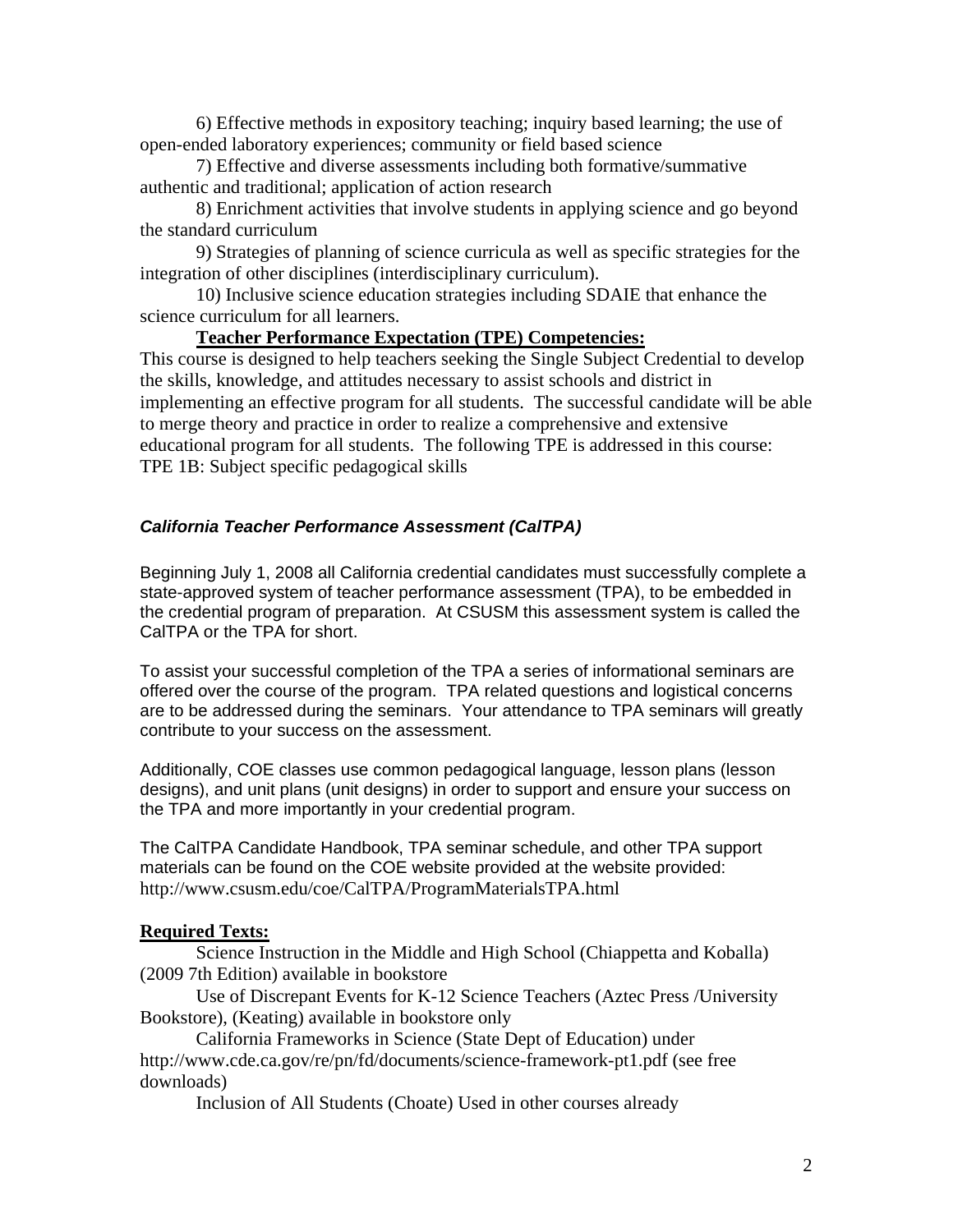#### **Optional Texts:**

The Demon Haunted World (Sagan) The Structure of Scientific Revolutions (Kuhn) California Safety Manual in Science (State Dept. of Education) Flinn Scientific Safety Manual (both available as free downloads)

**Schedule: Classes will consist of formal class meetings, field trips, video conferences and independent study totaling approximately 20 seminars @ 10 seminars per semester @ 3.0 hrs.each from 5:30-8:30** 

#### **Authorization to Teach English Learners**

This credential program has been specifically designed to prepare teachers for the diversity of languages often encountered in California public school classrooms. The authorization to teach English learners is met through the infusion of content and experiences within the credential program, as well as additional coursework. Students successfully completing this program receive a credential with authorization to teach English learners.

*(Approved by CCTC in SB 2042 Program Standards, August 02) (Approved by CCTC in SB 2042 Program Standards, August 02)* 

#### **College of Education Attendance Policy**

 *COE Governance Community, December, 1997).*  Due to the dynamic and interactive nature of courses in the College of Education, all students are expected to attend all classes and participate actively. At a minimum, students must attend more than 80% of class time, or s/he may not receive a passing grade for the course at the discretion of the instructor Should the student have extenuating circumstances, s/he should contact the instructor as soon as possible. *(Adopted by the* 

Both attendance and punctuality are essential to completing all work satisfactorily. Only 50% of the potential value for an assignment can be credited as makeup for an assignment that is due and reviewed in a class that was not attended by the student. Two absences in one semester can result in a minimum of one grade lower; three absences can result in a non-passing grade (unless there are extenuating circumstances). Late arrivals will be penalized at the discretion of the instructor.

#### **Students with Disabilities Requiring Reasonable Accommodations**

Students with disabilities who require reasonable accommodations must be approved for services by providing appropriate and recent documentation to the Office of Disable Student Services (DSS). This office is located in Craven Hall 5205, and can be contacted by phone at (760) 750-4905, or TTY (760) 750-4909. Students authorized by DSS to receive reasonable accommodations should meet with their instructor during office hours or, in order to ensure confidentiality, in a more private setting.

**All University Writing Requirement:** A minimum of 2500 words of writing assignments per semester are required. This will be fulfilled through a variety of ways in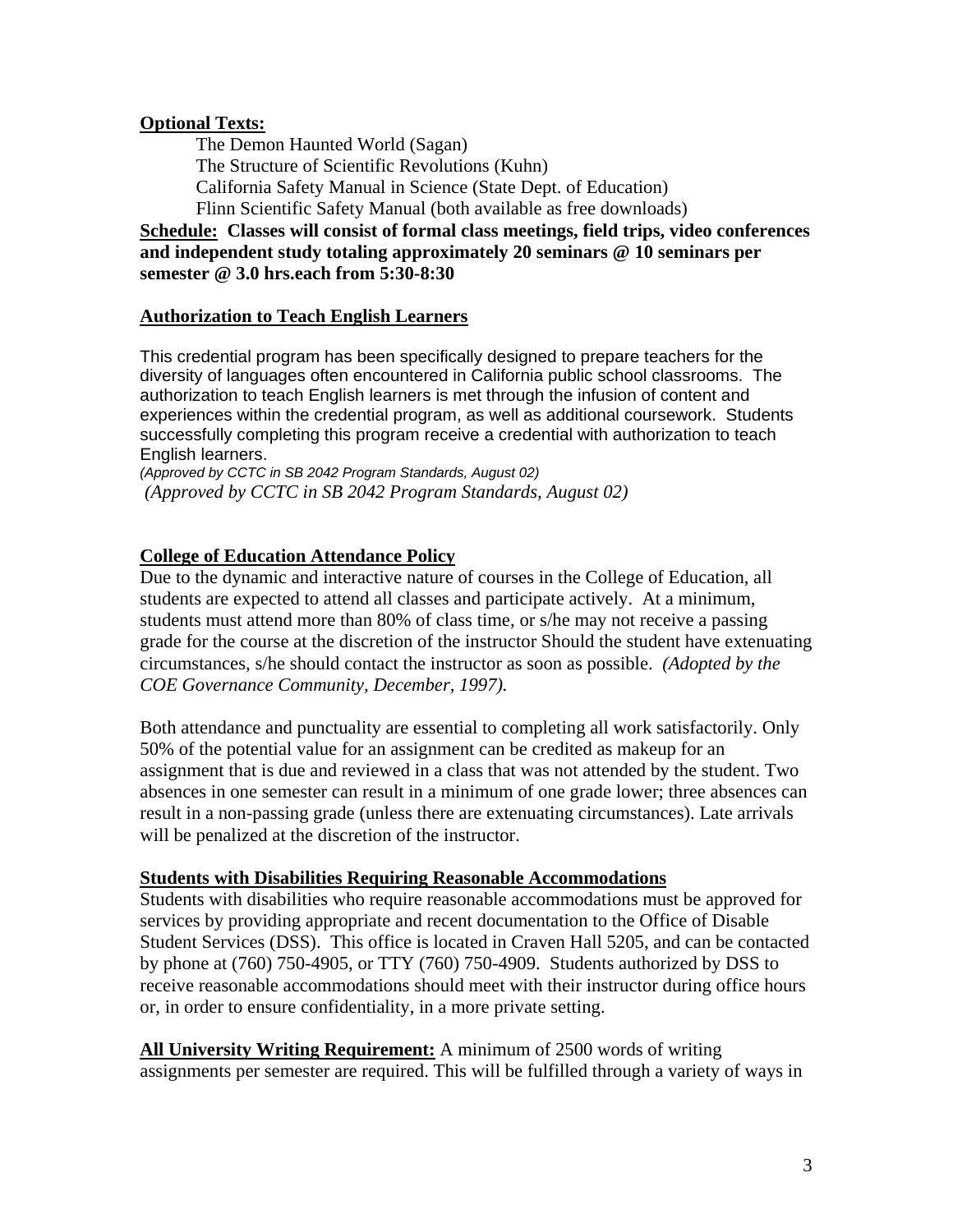this course such as : reading logs, action research reports, field trip curriculum plans, discrepant event curriculum plans and independent study reports.

## **CSUSM Academic Honesty Policy**

"Students will be expected to adhere to standards of academic honesty and integrity, as outlined in the Student Academic Honesty Policy. All written work and oral presentation assignments must be original work. All ideas/materials that are borrowed from other sources must have appropriate references to the original sources. Any quoted material should give credit to the source and be punctuated with quotation marks.

Students are responsible for honest completion of their work including examinations. There will be no tolerance for infractions. If you believe there has been an infraction by someone in the class, please bring it to the instructor's attention. The instructor reserves the right to discipline any student for academic dishonesty in accordance with the general rules and regulations of the university. Disciplinary action may include the lowering of grades and/or the assignment of a failing grade for an exam, assignment, or the class as a whole."

Incidents of Academic Dishonesty will be reported to the Dean of Students. Sanctions at the University level may include suspension or expulsion from the University.

#### **Plagiarism:**

As an educator, it is expected that each student will do his/her own work, and contribute equally to group projects and processes. Plagiarism or cheating is unacceptable under any circumstances. If you are in doubt about whether your work is paraphrased or plagiarized see the Plagiarism Prevention for Students website http://library.csusm.edu/plagiarism/index.html. If there are questions about academic honesty, please consult the University catalog.

## *Course Requirements***: See Description of Assignments (p7-14)**

*Grading Standards***: See grade sheet and point values of all assignments (p7-14)**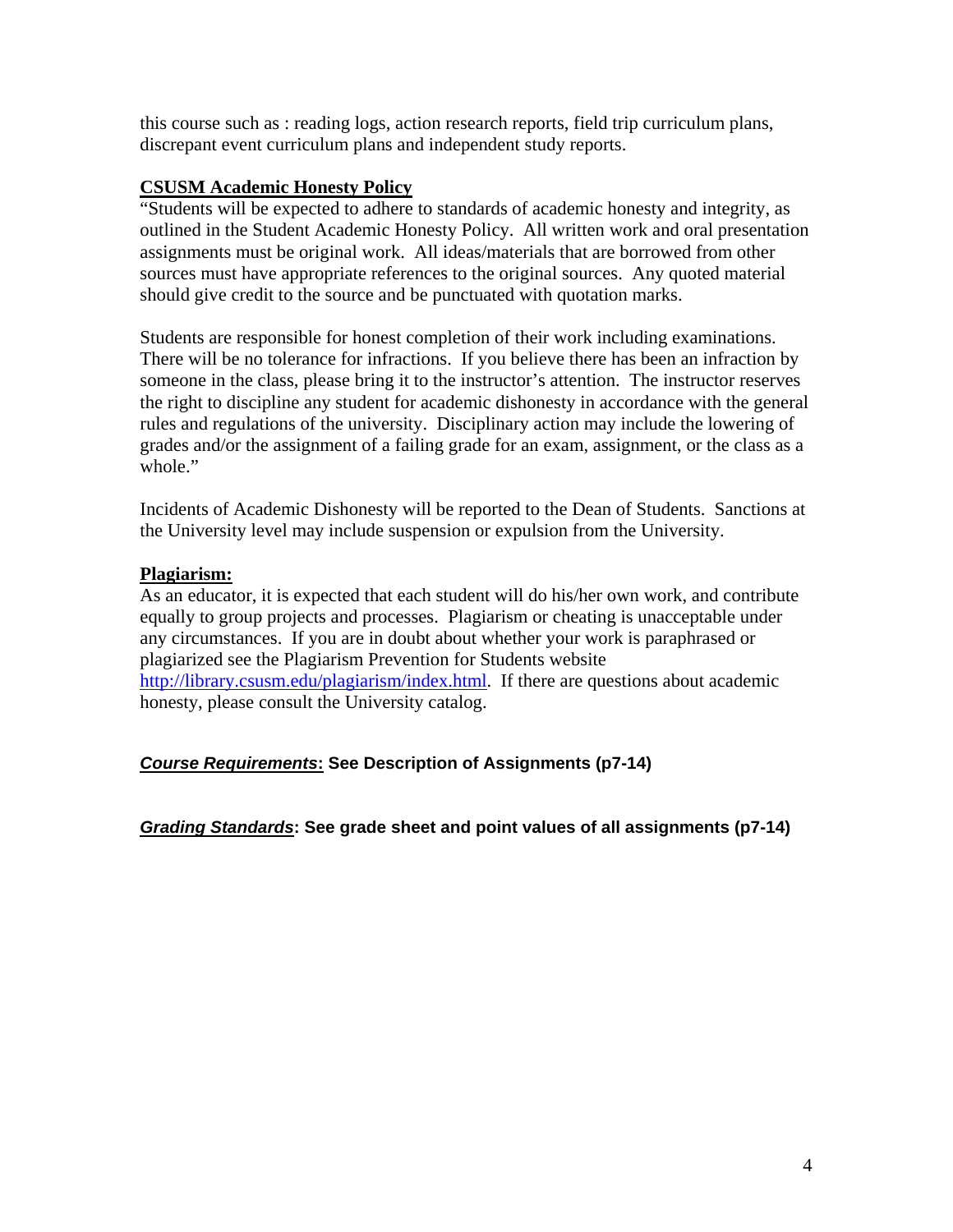# **Course Schedule and Outline:**

#### **Fall Semester EDSS 545 A: \*=Assignment/Reading due (bold)**

**#1 September 29 (Tuesday 530-830 UH 439) Video Conference (with assistance of Andy Corman)** 

- Class introductions
- • **\*Read syllabus (p1-15 only) prior to class with special attention to the following: 1) copy fall semester grade sheet addendum A (p14); 2) assignments required (p7); 3) description of each assignment (p7-14). BRING ANY QUESTIONS TO CLASS**
- Prior to class be prepared to respond to these questions: **How would you define Science as a discipline? How should it be taught in high school? What do you think is important for you to learn this year?**
- **Review Assignments for Next time**: (to be discussed in class): 1) Format procedure for Reading Logs for text reading assignments (questions for discussion TBA)

2) Reading logs and chapter questions (TBA) from Text (Ch 1 "Thoughts and Actions of Beginning Science Teachers and Ch 2 "The Purpose of Science Teaching")

## **#2 October 6 (Tuesday 5:30-8:30 UH 460)**

- Introduction to inquiry based science through the discrepant event (DE) model with in class presentation "Bouncing Balls" (What are the basic pedagogical elements of an effective DE?)
- Discussion of Science Frameworks and Standards Jigsaw Assignment\* #3 a-c and preparation time in class
- • **\* Discussion of /Reading Logs and Questions from Text Ch 1-2 Review Assignments for Next time:** 
	- 1) Read and prepare reading logs and chapter questions (TBA) for Ch 3 "Planning to Teach Science" and Ch 4 "Teaching Science"
	- 2) Prepare group presentation of Science frameworks and standards jigsaw
	- 3) Assign up for DE and Prepare DE (if scheduled)

# **#3-#4 October 10 (Saturday 900-300 UH 460)**

- **\*Discrepant Events (four presenters) #6 a-b**
- **\*The use of Inquiry Based/Open ended vs. Closed ended science lab experiments "Paper Towel Experiment" (in class)**
- • **Presentation of Jigsaw of science frameworks and standards assignment (#3a-c)**
- • **Discussion of reading logs and questions from Ch 3-4**
- • **Discussion of Science Teacher Observation Study #9 A and B**
- **Discussion of Case Study Assignment:** Overview of Issues in Student Teaching Assignment #15 (also see Addendum C in Syllabus for Case Study Model) **Review Assignments for Next Time:**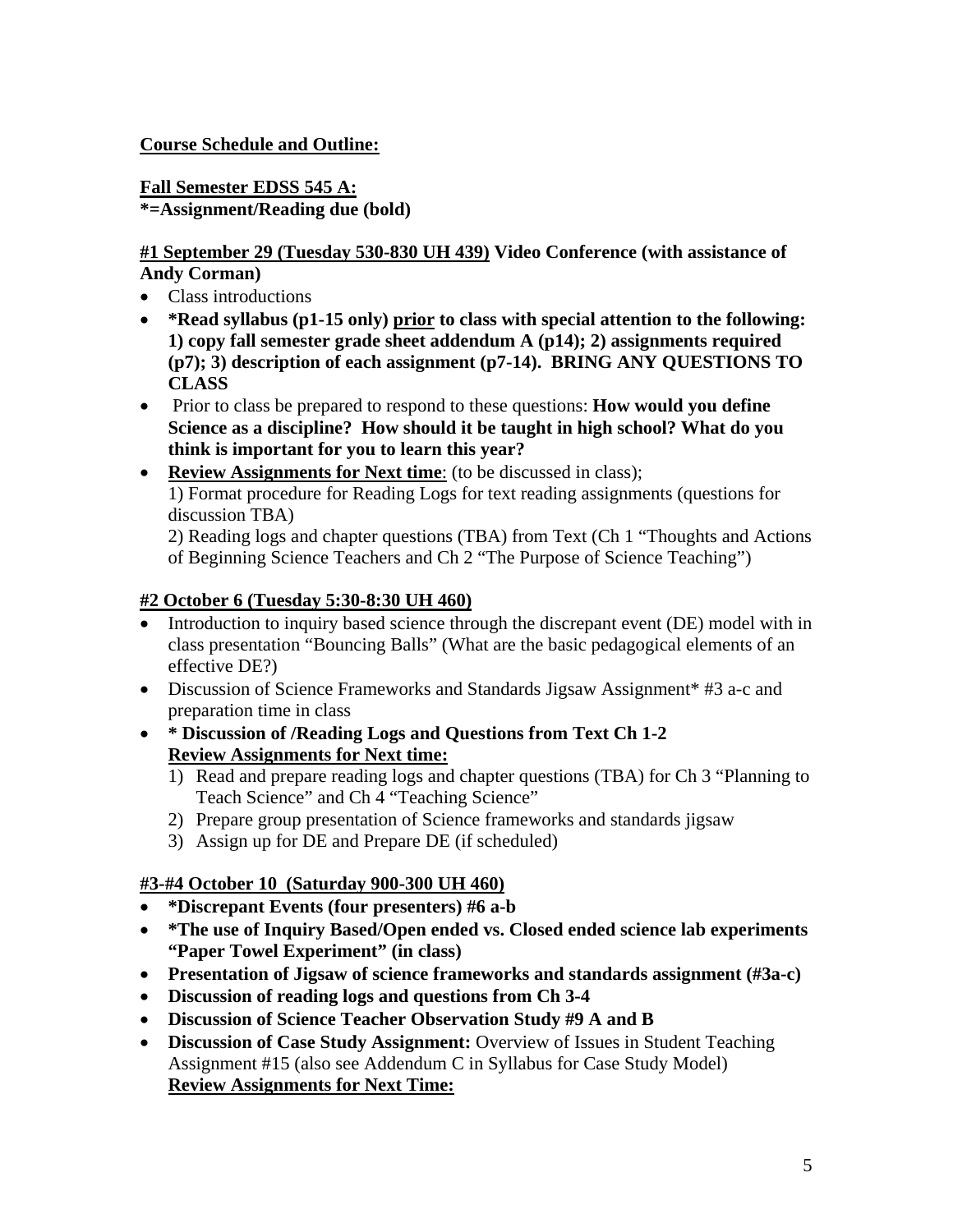- 1) Read and prepare reading logs and chapter questions (TBA) for Ch 5 " Managing the Science Learning Environment", Ch 6 "Assessing Science Lessons" and Ch 7 "The Nature of Science"
- **2)** Prepare DE (if scheduled)
- 3) Completion of Science Teacher Observation study

#### **#5 October 13 (Tuesday 5:30-8:30 UH 460)**

- **\*Discrepant Events (two presenters) #6 a-b**
- **\* Discussion of /Reading logs and Questions in Text** (Chap 5,6,7 due)\* **#2**
- **\*Discussion of findings and final report from the Science Teacher Observation Study #9 A and B**
- • **Review Assignments for next time (November 10):** 
	- 1) Reading logs and chapter questions (TBA) for Ch 10 ("Inquiry and Teaching Science")
	- **2)** Prepare DE for Class #7 (if scheduled)
	- 3) Prepare Case Study proposed "issue" for discussion in Class #7

**#6 Independent Study** (Assignment #10): **No formal meeting** Sometime between October 13-November 10 or whenever scheduled by you. To be completed before class #8 during this semester

 **Assignment #12:** attend a science related informal or formal event or presentation equivalent in time and effort to one class session (3 hrs). This could be a field trip, museum, lecture or some other equivalent experience that will assist you either directly or indirectly in becoming a science teacher. Your choice!! To complete this requirement: 1) complete a one-page summary with applications to teaching; 2) send by email to all of us; 3) do a 1-2 minute overview/ presentation to the class during class #8. The report and oral presentation should include a summary of what you learned and implications for your own teaching.

**#7 November 10 (Tuesday 5:30-8:30) Video Conference in UH 460** 

- **\*Discrepant event presentations (two presenters)\* #6 a-b**
- **\* Discussion of /Reading logs chapter questions for** (Ch 10)\* **#2**
- • **Guest Speaker: Traves ONeill (High School Physics teacher and former CSUSM Single Subject student) "Action Research Study on Inquiry Based Science"**
- • **Discussion of proposed Case Study "issues"**

**Review Assignments for Next time:** Go over assignments for next three classes:

1) WAP Field Trip #13 (Class #9-10)

 2) Application of these resources: Science safety manual (CA); Flinn safety manual and Ch 14 "Science Safety in the Laboratory and Classroom" (read/notes/questions) for the development of a Personal Plan for Science Safety assignment #8; (Class #8) 3) Prepare the final Case Study report (Assignment #15) for some issue(s) during beginning student teaching (see Addendum C in Syllabus for Case Study format due during the field trip to the WAP).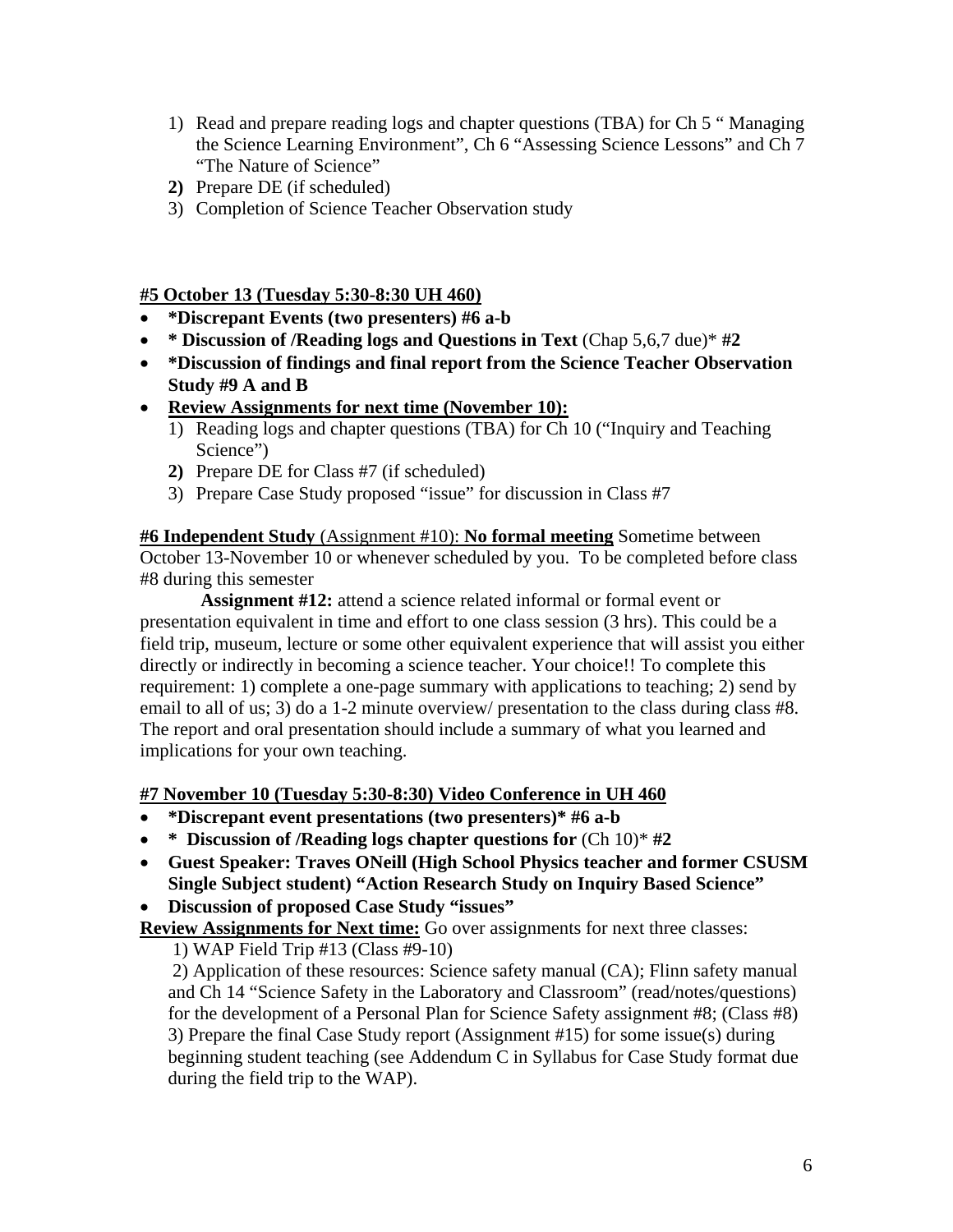**# 8 December 1 (Tuesday 5:30-8:30)** 

- **\* Overview of Science Safety with discussion/questions from 1) Science Safety Manual or Flinn Scientific; 2) Ch 14 text; and 3) Discussion of safety issues with master teacher #9b**
- **\*Discrepant event presentations (two presenters)\* #6 a-b**
- **\*Presentation of Personal Plan for Science Safety #8**
- **Discussion of preliminary progress of issues in student teacher for \*Case study preliminary action plan findings #15 (Addendum C model)**
- **\*Overview of Independent Study Assignment (#12)**

## **Review Assignments for Next Time:**

- 1) Discuss Second semester schedule
- 2) Field trip agenda and handouts
- 3) Final Case study action plan reports (#15) due at WAP

#### **#9-10 December 5 (Saturday 9-3 at Wild Animal Park) Assignment #13**

- Issues in organizing a field trip
- Resources available at park and for school sites
- Implementation and analysis of grade level WAP curriculum guides (in class)
- Strategies/implementation plans for doing animal observation studies (in class)
- Instructor Evaluations
- **\*Presentation of Final written Case Study Reports**

**Overview of Assignments (by number)/Requirements:** (each will count as the points noted). The final grade for part a and b with be the % of total points earned that semester converted to a letter grade (90-100=A etc.) Assignments are due on time and will not be accepted late.

1) Attendance/participation (5 pt. per class) (50 pts. per semester.)

2) Science Methods Text Readings/Questions/Discussion/Notes (6pts each)

3) Jigsaw of science frameworks and standards (10pts)

4) Evaluation sheets on best practices in Science video's (5 pts)

- 5) Evaluation of Science Internet sites (5 pts)
- 6) A-B Inquiry---Discrepant event reflection/ presentation(s) (15 pts)
- 7) Science lab SDAIE modification and action research findings (20 pts)
- 8) Development of an outline for a Plan for Science Safety (10 pts)

9) A-B Observation of science lesson and evaluation of science safety strategies  $(10 + 5 \text{ pts} = 15 \text{ pts.})$ 

10) Development and implementation of authentic assessment and comparison to traditional assessment (action research findings) (20 pts)

11) Book Report on high interest science book (5 pts.)

12) Independent Study Open ended science related event both semesters (10 @ 2  $=20$  pts)

13) Strategies for implementing field trips at the high school level (WAP visit and Reuben Fleet Museum  $2@ 15$  pts = 30 pts.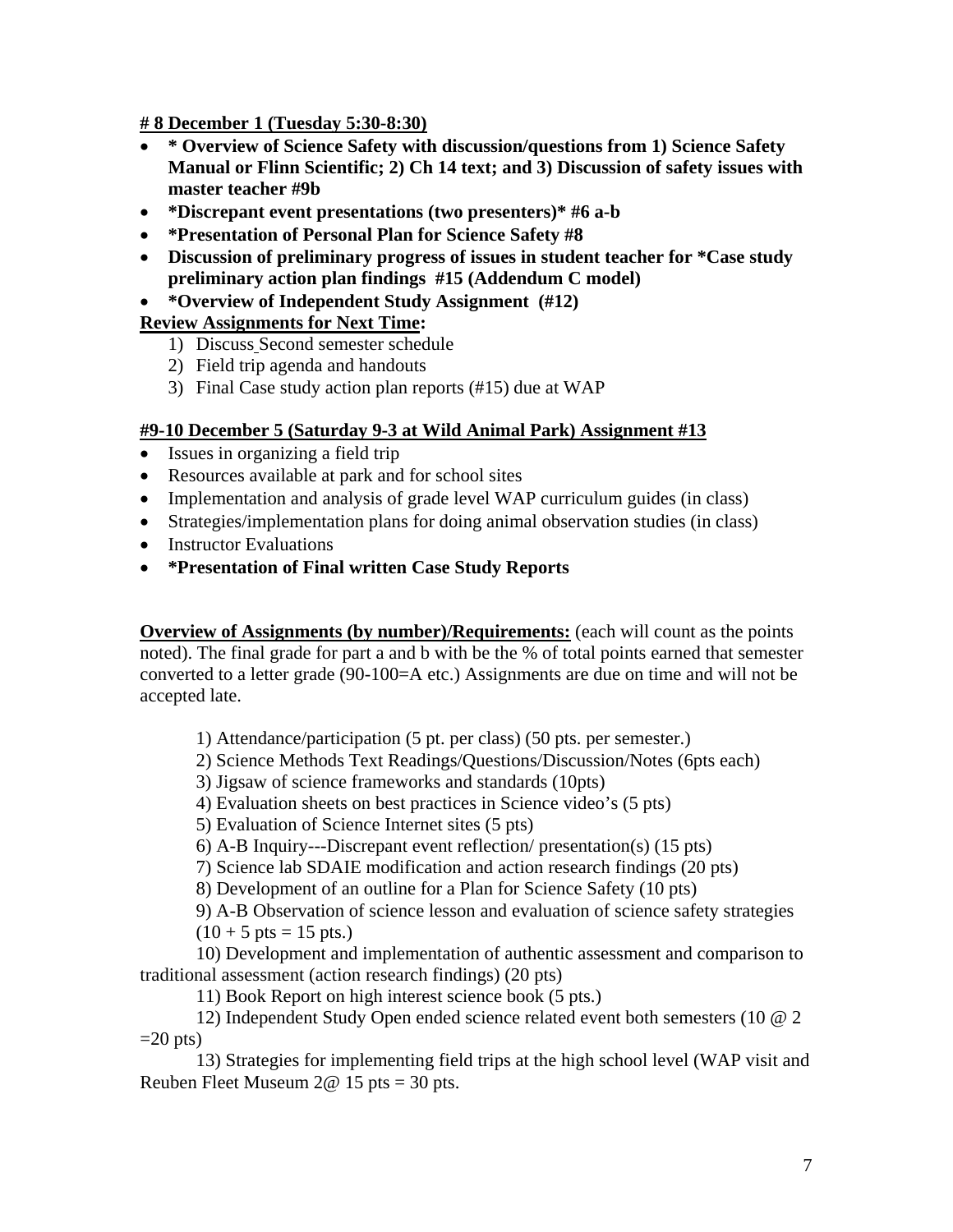14) Researching and presenting a mini-lecture on a current topic in science (10pts)

15) Two Case Studies one per semester: Issues in student teaching and proposed action plans =(10 +10=20 pts  $@2 = 40$ .)

Optional/Extra credit: (maximum 10 pts)

1) Directorship (5 pts.)

2) SDSEA or CSTA or NSTA or other Conference in addition to open assignments (5 pts. one day)

## **Point's summary:**

**Fall Semester required: Assignments #1 (50 pts); #2 (54 pts); #3 (10 pts); #6 (15 pts); #8 (10 pts) #9 a-b (10+5); #12 (10 pts); #13 (15 pts); #15 (20 pts); = 198 pts. Total** 

## **Description of all Assignments (by number):**

**Assignment 1 Attendance** (each class counts 5 points) In the event of an absence any assignments due that night could receive only 50 % of the potential credit (if made up) since you were not there to interact and discuss the assignment.

**Assignment 2 Science readings in texts** (6 points each chapter) Each chapter is assigned a value of six points that includes your notes or a prompt (summary of major points, reflections, questions) and responses to specific chapter questions as well as a discussion of these with your colleagues in class.

## **Assignment 3 – California Science Framework and Standards** (10 pts)

Spirit of the assignment: How to teach science to all students by understanding how to apply standards to an inquiry based curriculum appropriate to a subject area to read a portion of the California Science Framework and the Standard for a particular science subject area for grades 9-12. You will write your individual response to the readings. Then you will work with your subject level team to prepare and do a presentation to the class. It's important that you do the reading and the write-ups BEFORE you meet with your team.

# 3a **Framework summary response** 3 points

- Individually: Read the California Science Framework. For the standards chapters read only the subject area standards for high school subject area (9-12) that you are assigned i.e. Physical Science, or Life Science or Earth Science Think about the readings holistically.
- Write about a page for the non-standards chapters, in your own words, that answer these questions: What do you think are **the most important** ideas addressed in the reading? Were there any ideas in the reading, which were very new to you, and have a question about (or) which you disagreed?

## 3b **Science subject standards response (only your subject area)** 2 points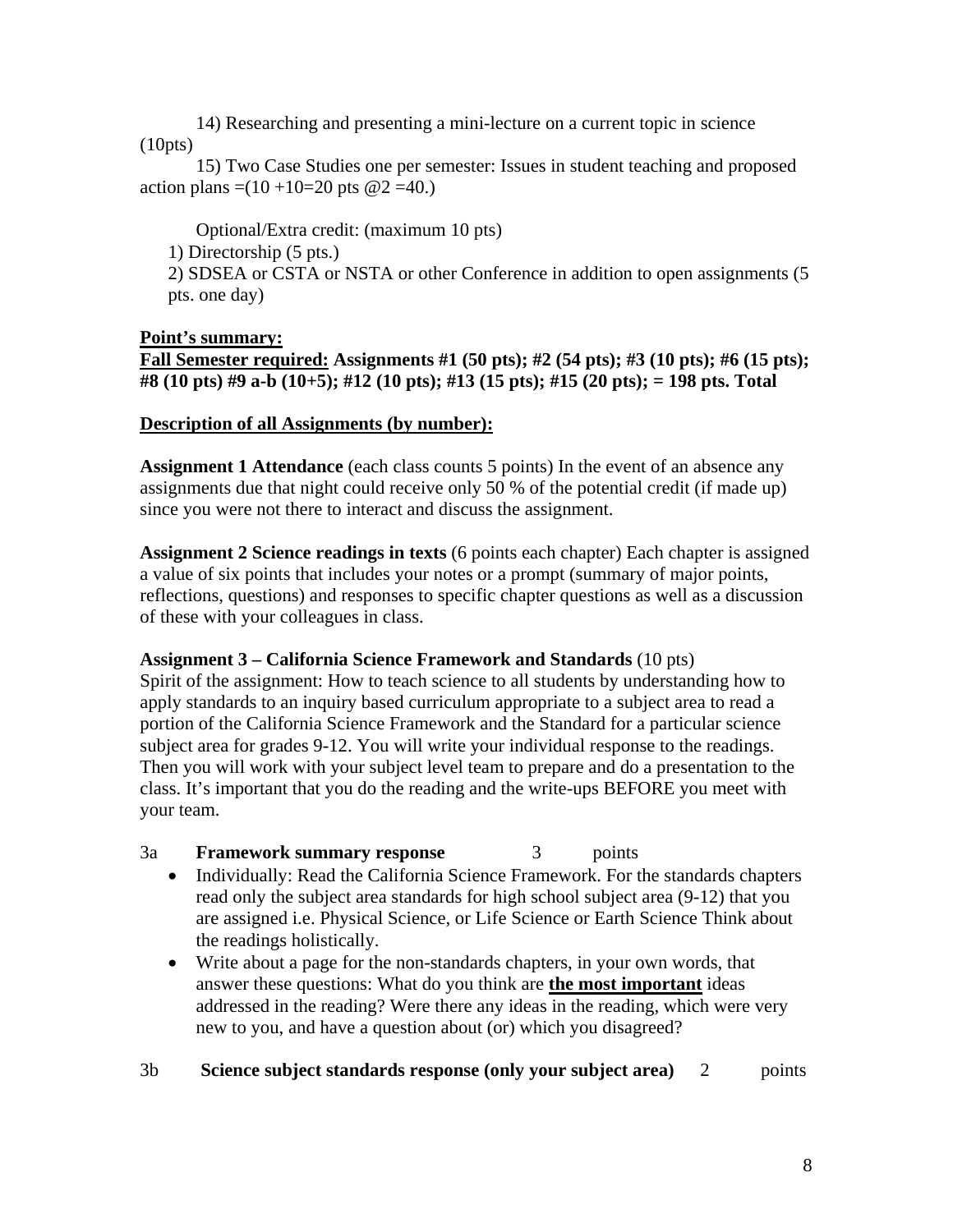- Using the standard for your chosen subject, (assume a general course) pick one standard from physical science, or life science, and or earth science. 1) Choose and write the standard; 2) come up with a brief description of an activity those students in that subject area can do and 3) state which Investigation and Experimentation standard it address for that subject.
- In addition, 4) write a short paragraph on how this lesson might incorporate other ideas discussed in other chapters in the California Frameworks. For example, one chapter addresses the use of technology in science. Your lesson might incorporate the use of a remote data recorder for pH in a stream environment and using this data to graph the outcomes on a computer. You might have to receive professional development training (another chapter in Frameworks) to learn how to use the remote data recorder and the graphing software. Both of these ideas might be addressed in this section
- 3c. Team preparation and presentation 5 points
	- Get together with your team by subject area (chemistry, physics, biology or earth science). Look at the activities that everyone wrote up for Assignment 2b. Choose one that your team feels is the best representation of the application of the standards/frameworks
	- As a team, write up a lesson plan for the activity stating the standard(s) (with objectives, activities, assessment,). This lesson plan should also try to integrate the ideas from the individual team chapters 4-11 as discussed in 3b above. Put it on chart paper or an overhead transparency so it can be easily presented to the class.
	- As a team, think about the entire set of standards for the subject area. If you only had time, as a teacher, to do half of it with your students, which half would you do, and why? Make a list to present to the class, and be prepared to give your reasons for your choices.
	- In 8 minutes or less, present your creative lesson plan and standards choices. Be prepared to explain why your science lesson plan represents a standards based, student centered, inquiry based concept and why your chose the particular lines or sections from the standards to teach.

#### **Assignment 5 (Best Practices in Science Videos) (5pts) Assignments 4 and 5 (Evaluation and Use of Technology Resources) Assignment 4 (Internet Sites) (5pts);**

Spirit of the Assignments: individually explore Internet and video science resources; rate them and provide feedback to classmates regarding their potential use. For assignment #4 explore in detail at least three internet sites; for assignment #5 explore either the Annenberg and (or) the Lucas internet site for Best Practices in Science Teaching and one video/DVD resource and prepare the following for each (three in all):

- 1) Name/ access information (so someone else can access)
- 2) Rating 1-5 with justification for use by teacher, student (appropriateness for what subject or level)
- 3) How would you use it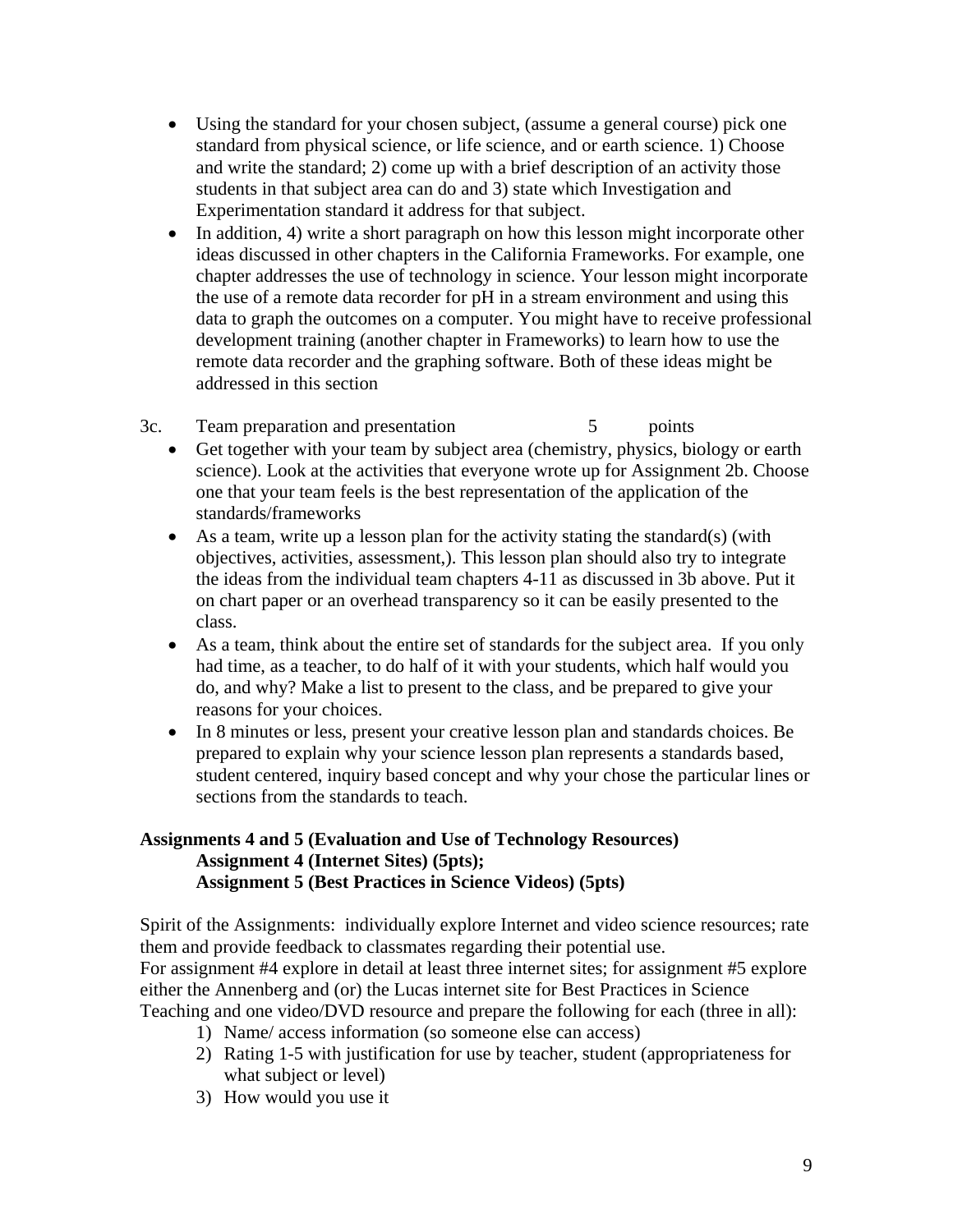4) Electronic documentation so the technology director can collect and send complete copies to all

# **Assignment 6: Inquiry based Discrepant Event Presentation** (15 pts)

Spirit of the Assignment: to develop and teach a particular kind of a science inquiry lesson that teaches both sciences thought processes and science content. You will practice your discrepant event on at least middle or high school age student and reflect on the child's responses and what they indicate about how much he/she understood. Working by yourself you will actually present your discrepant event to the class and give a copy of the lesson plan to each class member.

# 6a. **Discrepant Event Lesson Plan and Presentation** 10 points

- Working by yourself, or with a partner, find a discrepant event to do. You can get one from Discrepant Events, by Keating, or go to a bookstore or the children's section of the library and look for books on Science Tricks, or Science Magic.
- Get together the materials needed for the discrepant event. (If you can't get certain things, look for another event to do.)
- Practice doing the event. (If you can't get it to work, you may need to find another event to do.)
- Make sure you understand the science behind the event. If you got it from an Internet website, there may be background info on the site.
- Do your discrepant event with at least one middle or high school age student and take careful notes and prepare a written journal report on the student's response (Assignment #6B)
- Present your DE to the class. (You may discuss your findings from the pre-event DE with the student as part of this presentation. You are limited to 15 minutes presentation time.
- After presenting your event, give a copy of the DE lesson plan to each member of the class your individual written journal to the instructor (see 6B)

# 6b. **Discrepant event journal (Reflection on Pre-Event)** 5 points

- After you have done your pre-event discrepant event with a student, look at your notes and think about how it went. (You may realize that your event needs to be modified before you do it with the class.)
- Write a journal report that describes what happened, with special attention to the following: what the student said and did. Analyze the student's response: what portions of the event did the student understand (not understand) what was happening? Did they understand the underlying science concept? What modifications to what you say or do might be necessary for better understanding?

## **Assignment 7: Science Lab (SDAIE) modification using the action research model) (20 pts)**

Spirit of the Assignment: take an existing science lab or activity and rewrite it to be more appropriate particularly by second language learners (use SDAIE techniques). Evaluate using the action research model by comparing outcomes of experimental lab (SDAIE) with control (original lab or activity). See suggested for ideas in Choate Ch 13.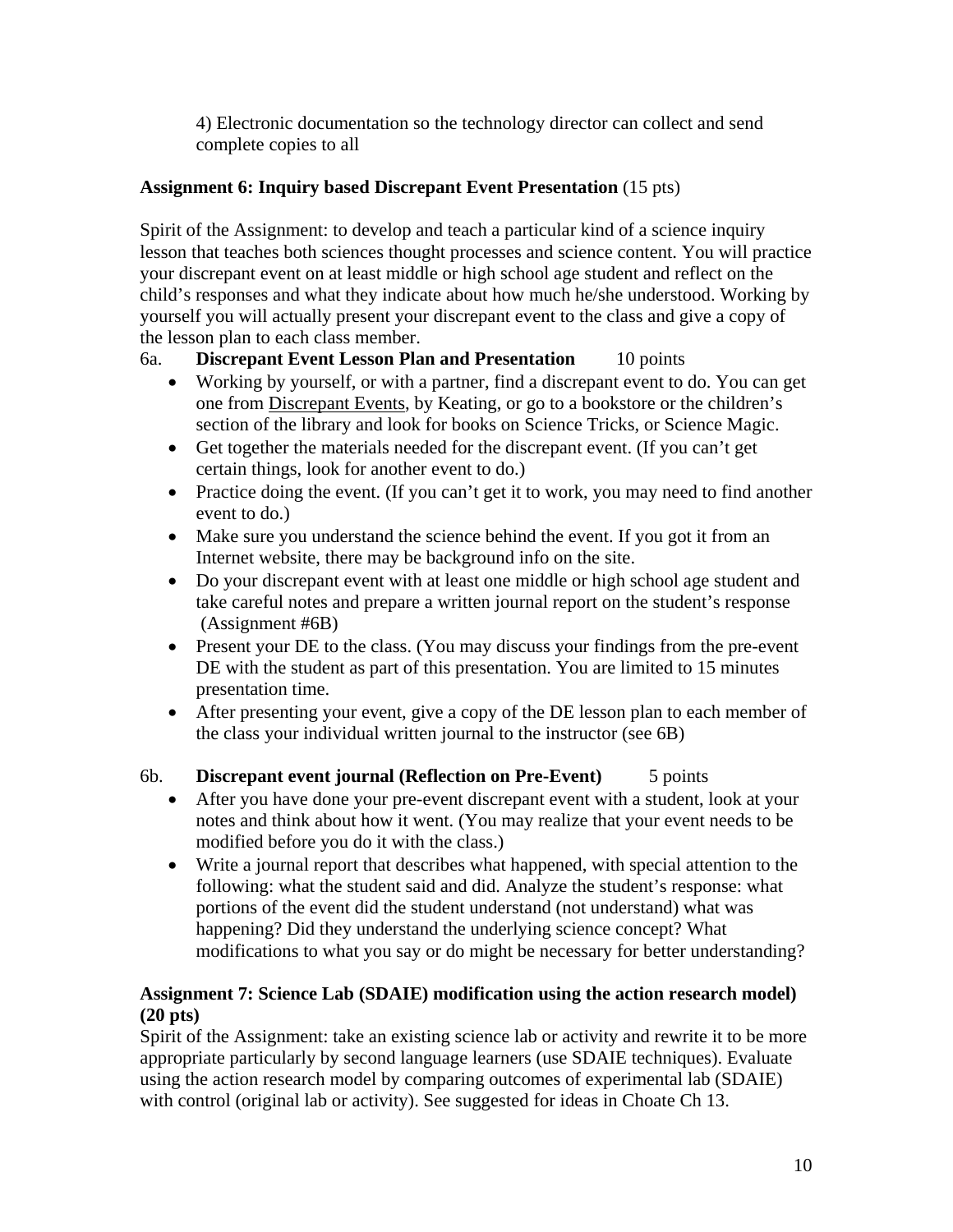For the assignment: Use the SDAIE lab or activity you have prepared and incorporate it into a class during advanced student teaching and compare it to outcomes from a control class using the original lab or activity (10 pts total). For your presentation: 1) bring overhead copy of original science lab or activity and revised SDAIE lab (6pts); 2) List of changes/ adaptations you made (4pts); 3) Design an action research proposal using the design explained in class. This will be presented prior to implementation in class for input from classmates and instructor (5pts). 4) Present the findings (triangulated data) by comparing various outcomes from the two lab classes one, which used original lab (control) and another who used the modified SDAIE lab (experimental). Some tools for measuring the success (lack of success) of the lab approaches might be: teacher observations, focus groups, and student assessment of understanding, Quickwrite and class discussions. Discuss briefly your findings (5 pts).

## **Assignment 8 Development of a personal Plan for Science Safety (10 pts)**

Spirit of the Assignment: Use your readings from the safety manuals/documents and interview with the science teacher to propose an outline of a **Plan for Science Safety** that you will (can) use within your science discipline. This might include: safety contracts, demonstrations, laboratory protocols, etc.

#### **Assignment 9 a-b Observation of science lesson and teaching strategies and use of science safety within the curriculum**  $(10 + 5 \text{ pts} = 15 \text{ pts})$

Spirit of the assignment: to intelligently observe a science lesson. During your observation/participation time you will find a science teacher who may or may not be your own master teacher. You will 1) 9A: interview the teacher before and after the lesson. If possible, it's good to also talk with some of the students after the lesson (see guidelines for 9a below (10 pts); 2) 9B: address with the teacher the specifics of how she (he) approaches science safety. This might include as a minimum: lesson plans they use to teach safety, lab safety contract, general rules used, and any general experiences in dealing with science safety). Collect samples if you can and include what you would do in your classroom to address science safety (5 pts). You will put both of these responses (9A-B) together with your own observations and conclusions to write your report.

## **General guidelines for completing 9 a (10 pts)**:

GENERAL INFORMATION: grade level, district, description of the activity.

BEFORE (Interview)

- How did the teacher come to do this lesson?
- How did he/she pick the topic?
- Where did the materials come from?
- In general, how does the teacher think the students will respond to the lesson?
- Identify some students in the class who will like this lesson and do well on it.
- Identify some students who might have difficulty, either cognitive or behavioral and describe the problems they are likely to have and how the teacher might adapt for them

DURING (observation)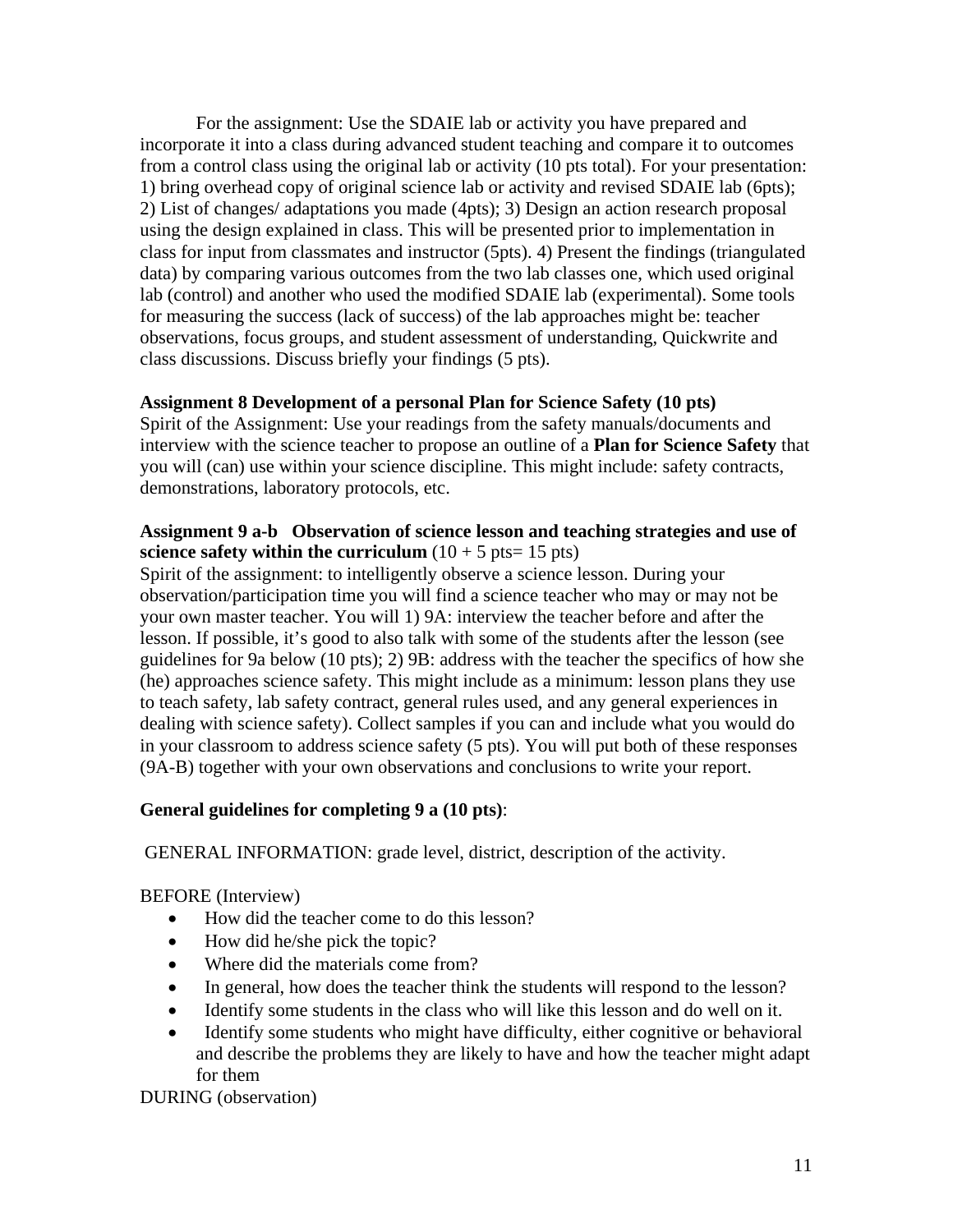- Is there a written or unwritten plan for this lesson?
- What are the objectives (if this/these are unstated, you will have to figure them out)
- How does the teacher know that the objectives were met at the end of the lesson (formative or summative assessments)?
- How does the teacher know as the lesson is going on whether the students are getting it? (Formative i.e. checking for understanding)
- Does the teacher make any adaptations to address the needs of the children who have difficulty?
- Can you clearly follow the procedures the teacher is using and the understanding of the science concept and do they relate directly to the objectives?

AFTER (interview teacher, and if possible, some students)

- How did the lesson go?
- Did the teacher correctly predict the performance of specific students?
- Did the adaptations (if there were any) work?
- How about the class as a whole were the students engaged?
- Did they learn the skills and or content?
- How does the teacher know whether they got it or not?
- Were there any logistical problems?

If you taught this lesson, how would you change it? (Include as many things as you can think of. Even if the lesson was wonderful, come up with at least one modification of your own.) Remember, there is no such thing as a perfect lesson.

#### **General Guidelines for completing 9B (5pts) (Science Safety in the Science Curriculum)**

Address with the teacher the specifics of how she (he) approaches science safety. This might include as a minimum: lesson plans they use to teach safety, lab safety contract, general rules used, and any general experiences in dealing with science safety). Collect samples to include if 9B and include your own comments on what you would do (5 pts).

#### **Assignment #10: Comparison of the use of authentic assessment vs. traditional assessments in Science using the Action Research model (20 pts)**

Spirit of the assignment: During advanced student teaching prepare both an authentic and traditional assessment (that address the same standards and science content) and include their rubrics and implement them in an actual science lesson. Design an action research plan to evaluate the findings comparing two classes (control and experimental). Describe the strengths and challenges that you found in using this as an assessment.

For this assignment be prepared to discuss and include as part of the discussion: 1) a copy of the actual lesson plan; 2) a copy of the two types of assessments and rubrics you used (with student outcome examples if possible) (10 pts); 3) action research design proposal that incorporates at three instruments (triangulation) (5pts) 4) the triangulated findings/outcomes (data) comparing the two assessment approaches that include a brief overview of the findings as well as the strengths and challenges of using these instruments (for the teacher as well as for the student) (5pts)

## **Assignment 11 Book Report on high interest science book (5 pts.)**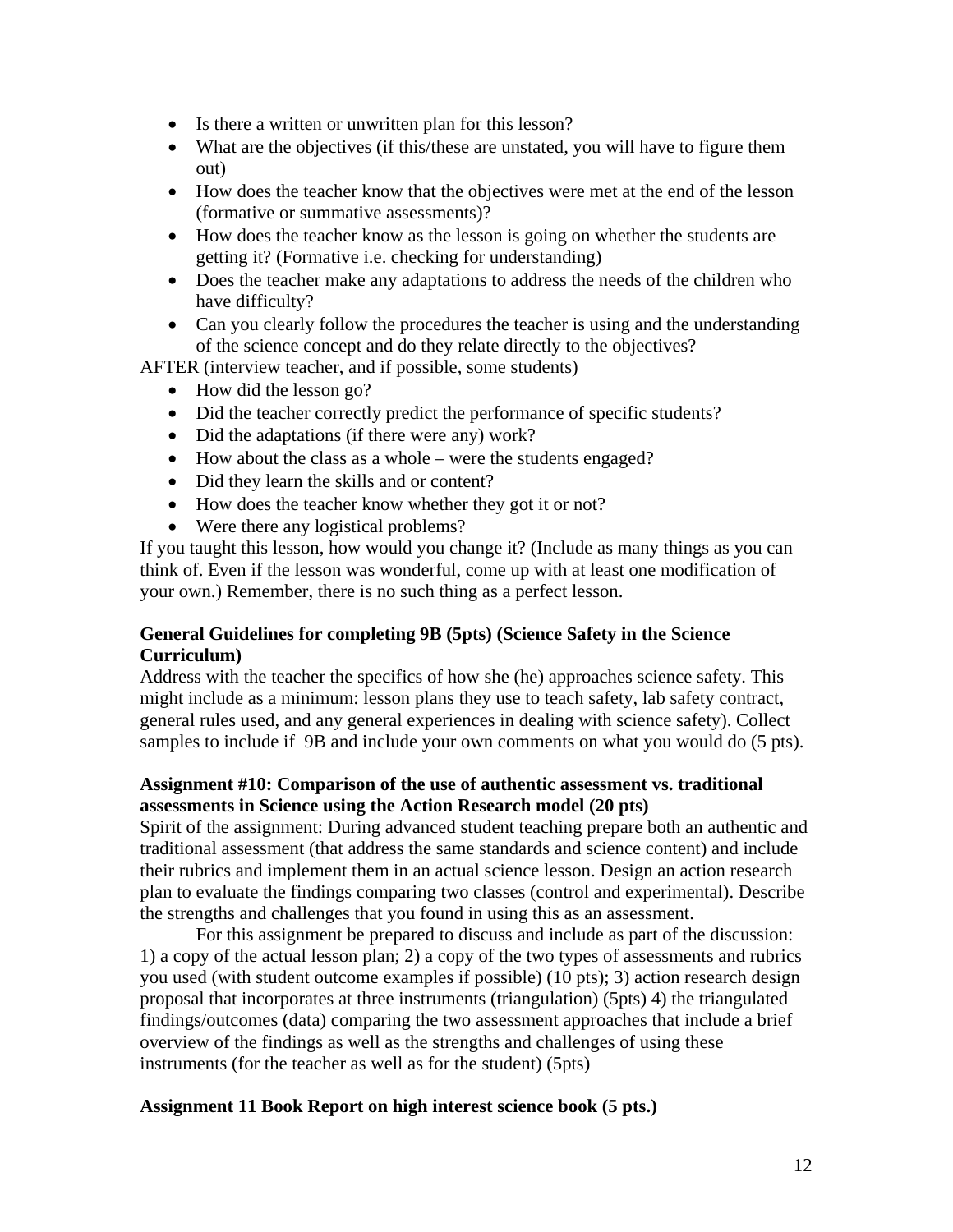Spirit of the assignment: read a new book in fiction or non-fiction that you would like to read for general interest, deep background or for inclusion in your own class. By reading yourself you increase the likelihood that you will include science reading as part of the curriculum for your own students. Share this electronically with your classmates.

For this assignment read, summarize, rate (1-5 with justification) and make recommendations on how you might incorporate into your teaching either directly indirectly. Share this formal review electronically with instructor and classmates as well as during the general class discussion.

#### **Assignment 12 Attendance at a formal or informal science event, presentation or site (10 pts each semester 20 pts in all)**

Spirit of the assignment: by attending formal or informal outside events a science teacher is more likely to encourage their own students to seek out such events and include them as part of their curriculum. After having completed assignment # 12 write up a brief report summarizing it and how you might use it in your teaching 1) do a 1-2 minute presentation in class and 2) send an electronic copy to all via email.

#### **Assignment 13 Attendance at a field trip to the Wild Animal Park (Fall 15 pts) and Reuben Fleet Science Museum (Spring 15 pts)**

Spirit of the assignment: by attending this field trip students will: 1) general procedures for planning an implementing a field trip in science; 2) how to access and use resources provided by a site prior to going; 3) Pre, during and post lesson plans using a) prepared curricular materials at a field site; b) teacher developed and implemented curricular plans

#### **Assignment #14 Researching a current issue or topic in science and presenting a mini-lecture in class on that topic (15 pts).**

The spirit of the assignment is to practice researching a current issue or topic (outside the science textbook) and applying some of the concepts from Chapter 11 (Using lectures in science) to present a 10-minute mini-lecture to the class.

#### **Assignment #15 Issues in Science Student Teaching (Case Study Approach): both semesters (20 pts each semester)**

The spirit of the assignment: Share issues/ problems/solutions to various scenarios that occur during beginning and advanced student teaching related to curriculum, teaching strategies and classroom management. The Case Study Model used will be discussed in class and used as an approach to address real solutions and subsequent outcomes from these action plans. One written Case Study will be required each semester.  $(10+10=20$ pts  $@2 = 40.$ )

# **See Addendums A (Fall Semester Grade Sheet); B (Action Research Design Proposal Spring Only);**

**C (Case Study Final Report Form Both Semesters)**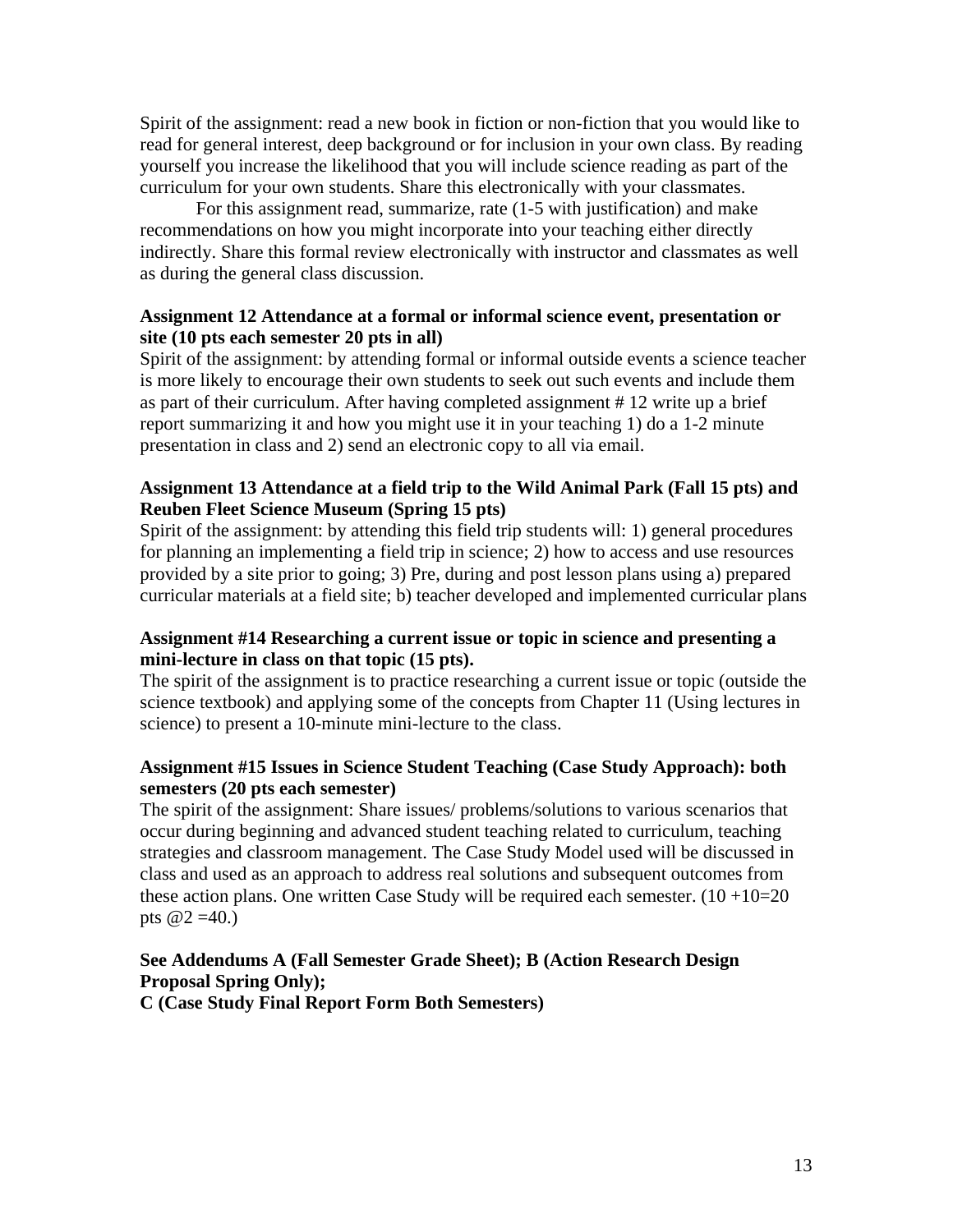#### **Grade Sheet for Fall Semester (please copy for grade folder) Addendum A**

**EDSS 545 A Fall Semester Name** Grade Sheet **Contract Contract of Contract Contract Contract Contract Contract Contract Contract Contract Contract Contract Contract Contract Contract Contract Contract Contract Contract Contract Contract Contract C** 

#### **Assignment Number/Name**

#1 Attendance (5pts each class) indicate nights absent by date (50 pts possible)

 Ch 1\_ 2\_3\_4\_5\_6\_7\_10\_14\_ #2 Science text reading logs and chapter questions (6pts each) indicate scores on each chapter assigned below) (54pts) #3 California Frameworks/Standards (5 pts + 5pts) Individual report

Group Presentation

Reflection (pre-event) (5) #6 Inquiry based lesson (Discrepant Event) 15 pts Presentation (10)

#8 Personal Outline plan for Science Safety (10pts)

#9A/B Observation of Science Lesson/Safety Report (10pts + 5 pts)

# 12 Independent Study at formal or informal science event (Report) 10 Pts

#13 Attendance and Report on Science Field Trip (15 pts)

#15 Issues in Science Teaching (Case Study Approach)(20 pts)

Total Possible= 198 pts Points Earned= Average/Grade=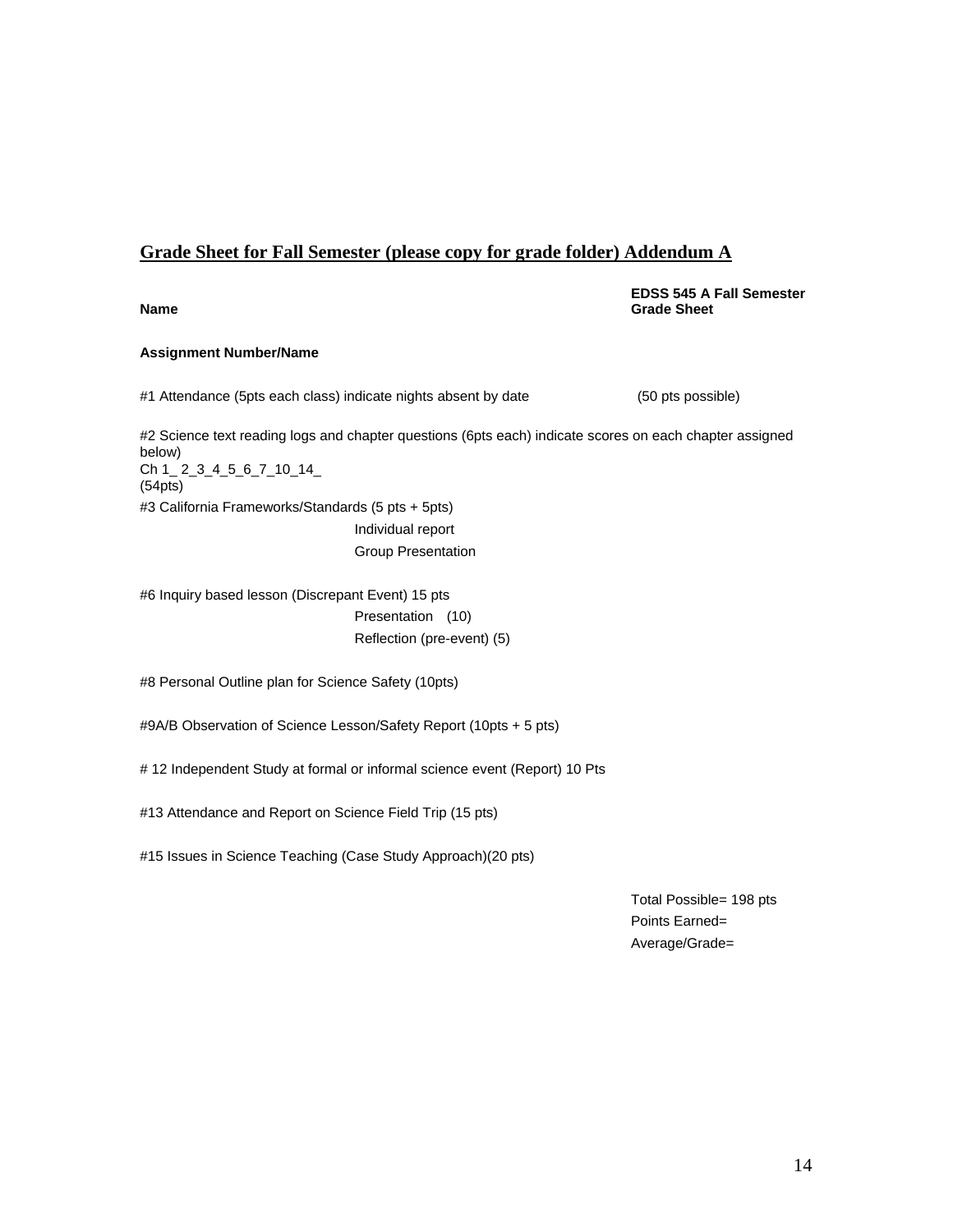**Addendum C (Case Study Preliminary and Final Report)** 

**Case Study Considerations for Assignment #15 Issues in Student Teaching** 

**A case study is a formal strategy to collaboratively problem solve some issue in education (in this case science education). Some generalized steps should include at a minimum at least the following preliminary steps leading to a final report:** 

- *1)* **Identify a problem which in inhibiting your ability to teach or the students' ability to learn.** *It may take many forms such as: infrastructure: I room is too small to have laboratory type exercises; management: one of my students will not do any homework; teaching materials: I have no lab manuals and little materials; teaching strategies: I do not know how to deal academically with such a wide range of abilities in my class. ETC.*
- *2)* **Brainstorm possible solutions based on general knowledge from classes, readings, master teachers and prior experiences. After you have discussed the issue with your partner and instructor get feedback and suggestions from them.** *Ex. From infrastructure problem: swap rooms with another science teacher one day a week when they are not using the lab. This should be coordinated with the principal and based on state mandated requirements for safety in science laboratories*
- **3) Propose an action plan with specific actions and a timeline For three weeks with plenty of warning to the students change rooms to use the lab. Identify additional problems this may create and propose changes.** 
	- **4) Gather data from observations and responses to your plan**

*Students took an extra five minutes to get to this lab so I said if they were on time this would result in a bonus of 5 pts on their lab report for at least the first three weeks.* 

**5) Final Report should include aspects of 1-4 in addition to the outcomes and implications from the action plan: What were the successes and the challenges to the plan? What would you do next to improve on it?** 

*I would request an adequate lab space from the principal or whoever schedules a year prior. I would make a recommendation on which room might be a good fit for my curriculum and point out the state requirement for adequate space and safety for laboratory based science classes.* 

**Spring Semester: (specific dates will be determined by end of fall semester. Dates on this syllabus are from last year and are approximate). Topics may be adjusted and adapted also.**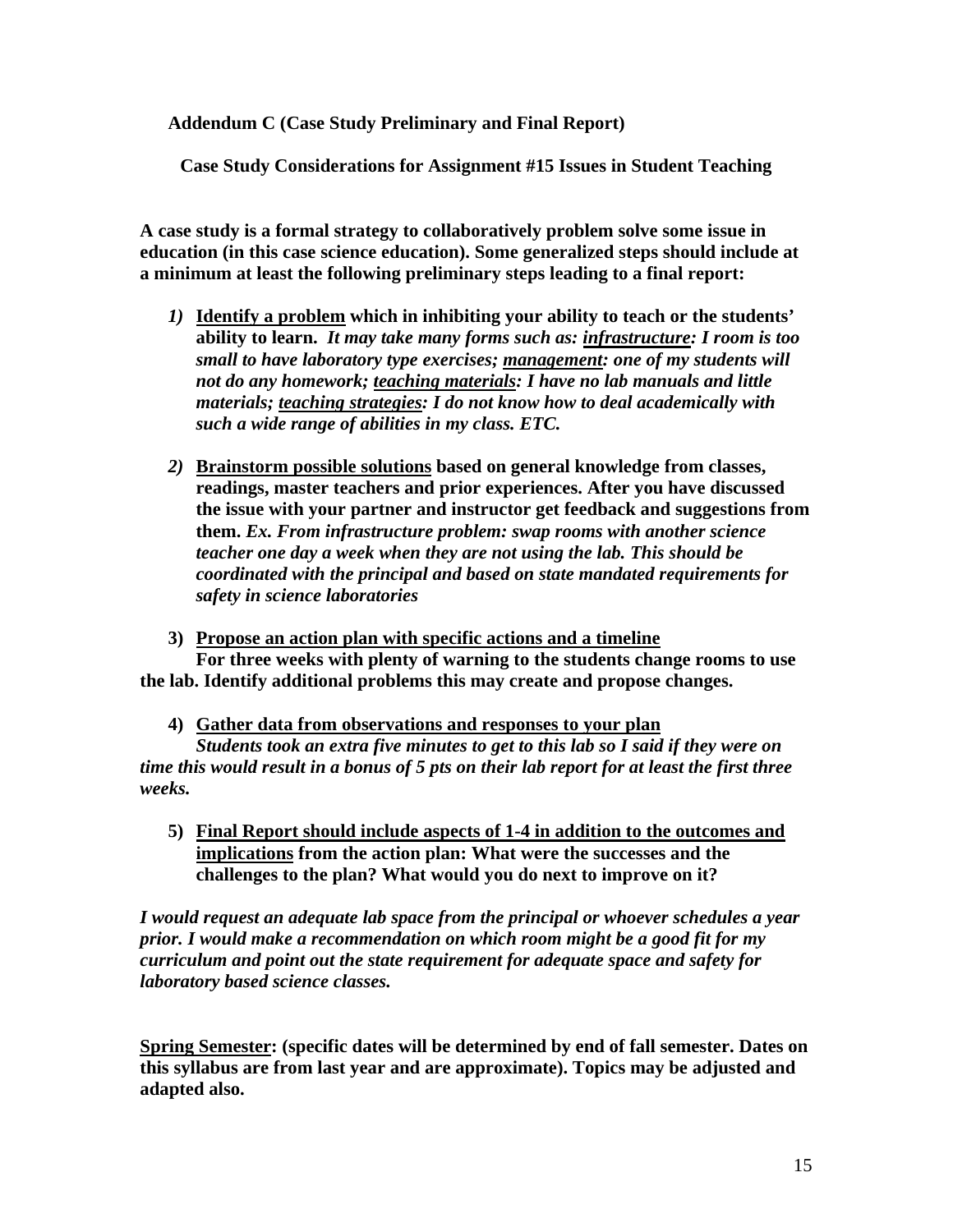**The following are assignments due this spring semester that could be completed prior to first class or during the intercession:** 

- **\*Internet resources #4 Note: We will focus on the International Polar Year (IPY) resources for this assignment. I have sent out an email with 3 relevant sites with many links from there.** (please review three sites and include an evaluation that includes at least the following: 1) copies of URL and a representative page; 2) justifiable rating and rationale (1-5); 3) applicable to you as a teacher or your students; (i.e. how would you use it)?
- • **\*Video resources #5 from one educational source and one television show (Annenberg (http://www.learner.org/resources/series126.html#)/Lucas)** bring and discuss one resource from above 1) strengths and weaknesses; 2) rating and rationale (1-5) 3) potential application to science classroom
- **Science related personal reading #11** send title, other information including short summary/application and personal rating/review (due anytime during the semester) Discussion in class.
- • **Reading Assignments: Ch\_11, 8 , 13, 12 and 15 (In this order)**

# **#1 January \_ (Monday)**

- Review syllabus for second semester
- \*Discussion of assignment regarding ratings of video resources #5 and internet resources #4
- Antarctica (IPY) Pre-service Teacher Project (Live Video Feeds)
- • **Next time:**
- Reading log Ch 11 (Lecture): Prompt: Which of these ideas will I incorporate in my 10 minute lecture on February 11?
- • Prepare mini lecture as part of a small unit on current topic in Antarctica Research for next time (aligned with Ch 11 Lecture Strategy) Assignment #14
- Presentation/Handout of ratings of video resources #5 and internet resources #4

## **#2 February \_ (Monday)**

- Discussion of Ch 11 (Lectures)
- Presentation of lesson on current topic in science using mini-lecture approach (10) minute max) (aligned with Ch 11 Lecture Strategy) Assignment #14
- • **Discussion of three Best Practices in Science Teaching from both Annenberg and Lucas Web site resources include inquiry based teaching in for # 5 and #4 Internet sites:** bring and discuss 1) strengths and weaknesses; 2) rating and rationale (1-5) 3) potential application to your science classroom

## **Review Assignments for Next class:**

**1)** Reading prompt to respond for Ch\_8 in Science Instruction and Ch 12 Successful Inclusive Teaching (SDAIE Science by Choate): **As a result of reading this: What are some specific strategies you would (have) use to adapt learning in your science classroom (be specific)?**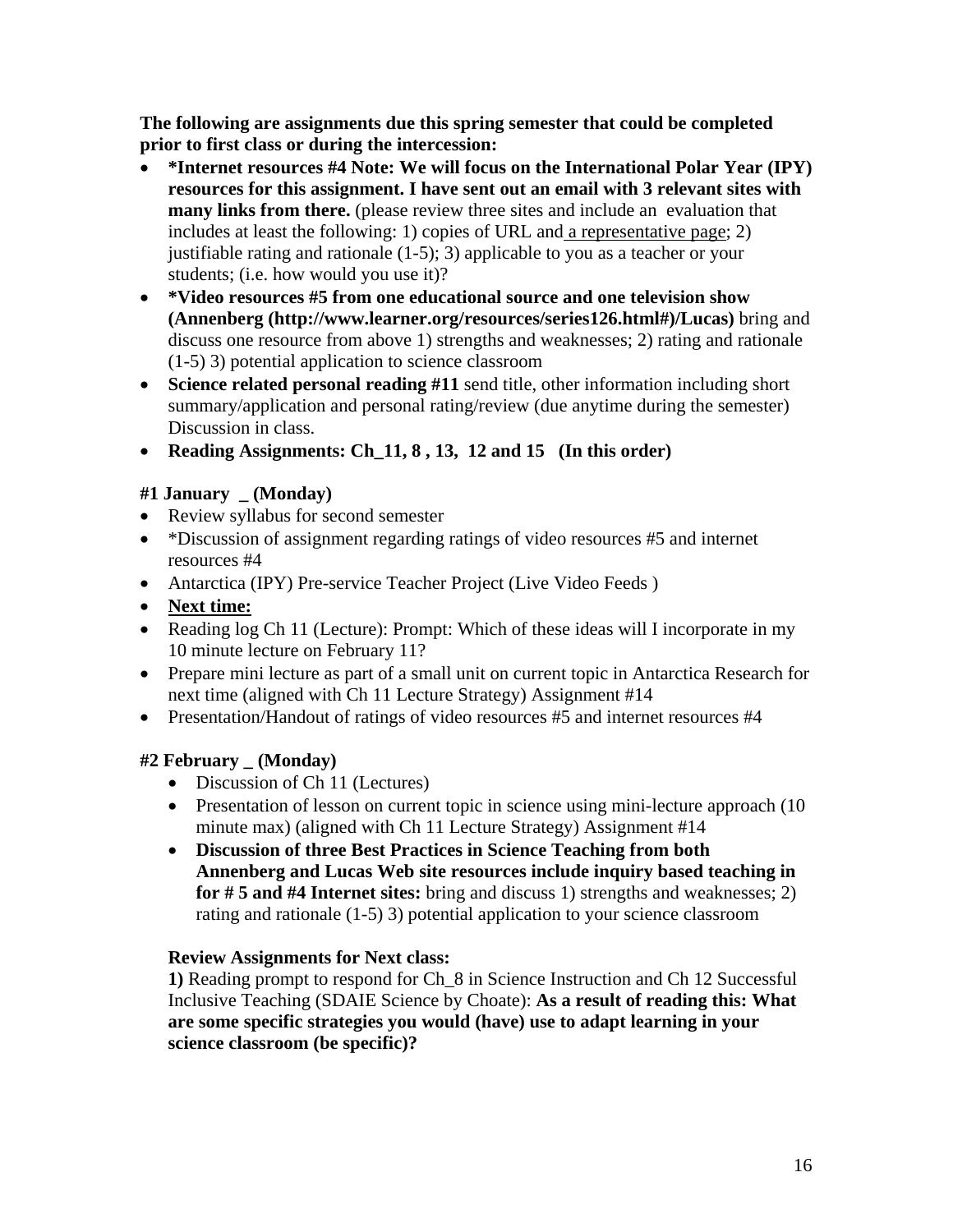# **#3 February \_ (Monday)**

- Discussion of reading response to prompt from Ch 8 Diversity in Science Instruction and Ch 12 (Choate) (SDAIE instruction in Science)
- Overview of findings from Keating dissertation on Navajo related to SDAIE techniques
- Review of Inquiry based topics (DE/Open ended experiments) with an introduction to curricular and extracurricular science projects: Odyssey of the Mind/ Invention Convention/Toys in Space as additional models of Inquiry based learning

# **Review assignments for next class:**

- 1) Adapt Science lab with SDAIE adaptation (experimental). Be prepared with an overhead of both control and experimental lab write-ups next time with appropriate SDAIE modifications; 2) Use action research proposal form (sent via email) to discuss your research design on: Effectiveness of SDAIE techniques in science lab settings **( See Assignment # 7 description in the syllabus).** Your **final report**  research report will include: 1) copies of both experimental and control lab directions; 2) findings from the action research design **(Final action research findings due on April 14)**
- 2)Reading log response from Chapter 13 Laboratory and Field work : Prompt: (Discuss a range of ways that you have or will use laboratory and field experiences in your science classroom)

# **#4 March \_ (Monday)**

- Present preliminary experimental (SDAIE) and control science lab instruments and Action Research Proposal that will be used in conjunction with Assignment #7 : Effectiveness of SDAIE techniques in science lab settings
- Discussion of reading prompts from Ch 13 Laboratory and Field Work
- Discussion of Assignment #10: Effectiveness of Applying Authentic Assessments to a Science Classroom

# **Review assignments for next class:**

- 1) Read/Reading log prompt for Ch 12 Science Technology and Society (Integrating Science as a Discipline) and Ch 15 Use of Technology in Science: Based on the content of these two chapters: Discuss the range of technology you would use or have used (or seen) in the science classroom (Be specific)
- 2) Choose one award winning digital lesson plan from your subject area (middle or high school level) from this NSTA web site and give us an overview as well as any recommendations (may be done in teams by subject areas i.e. ES, PS, CS, LS. http://www.nsta.org/publications/interactive/laptop/grade.htm
- • 3) Assignment **#10 (See description in syllabus):** Applying Authentic Assessments to a Science Classroom. As part of the student teaching experience: you will design and use an authentic assessment and compare its effectiveness with a more traditional assessment (action research) for the same lesson (ie a control and experimental design). Note: For next class bring 1) both the authentic instrument (experimental) and traditional instrument (control) and the rubric to score them as well as the 2)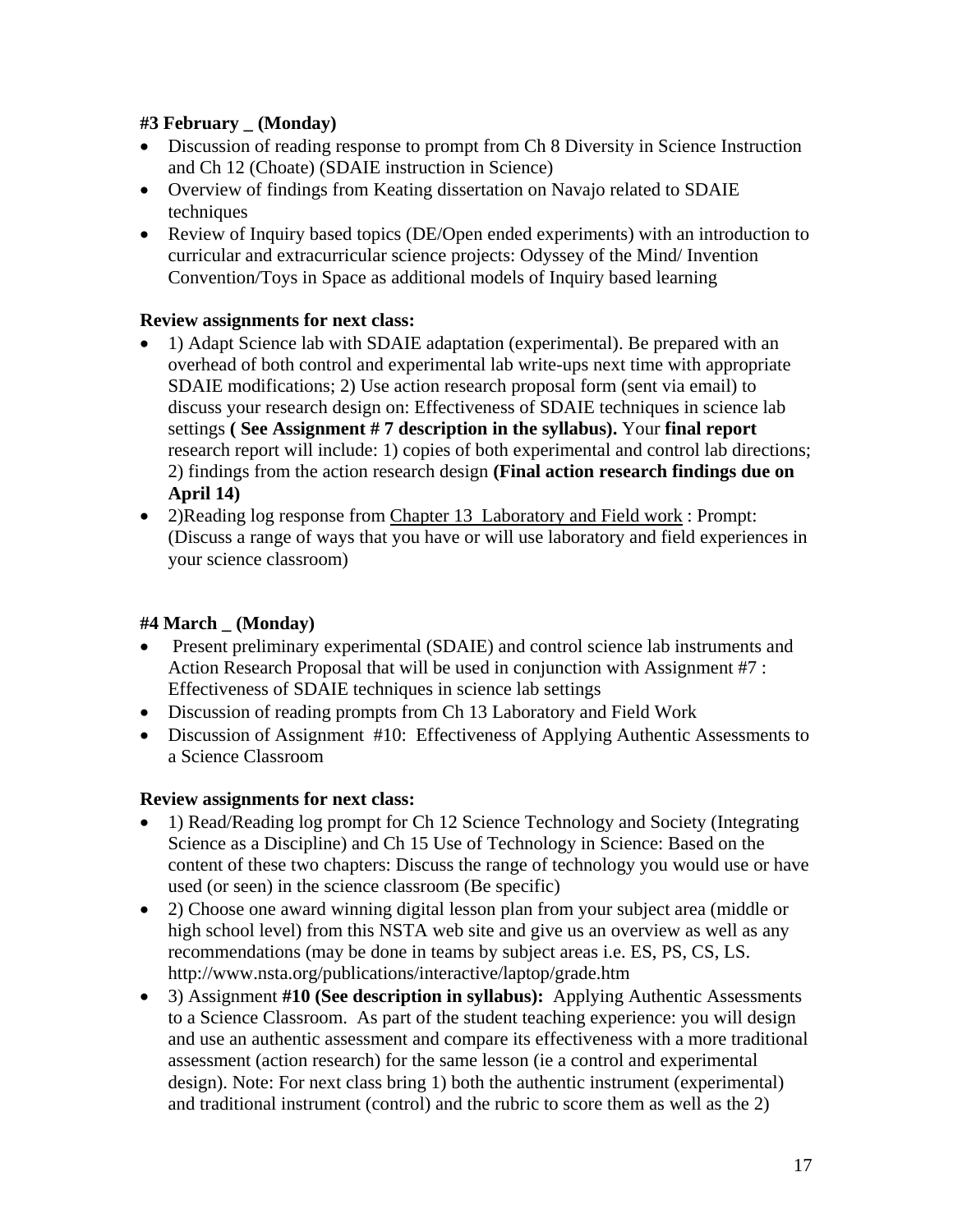action research proposal form (sent via email) that you plan on using in your action research study. **Your final** report will include: 1) copy of lesson plan used, 2) both forms of assessment instruments and rubrics used and 3) findings from this action research design. **Final Action Research Report due May 5** 

• 4) Read Ch 19 in Science Instruction (pp 266-71 only) to assist in develop of authentic assessment instrument and scoring rubric

## **#5-#6 March Field Trip to a Formal Museum site (Reuben Fleet/ Natural History): Use of Community Resources in the Curriculum (Assignment #13 Part 2)**

- • Educational Resources at both museums
- Design a pre/ during/post lesson with specifics logistics and assessments for one of the demonstrations at Reuben Fleet followed by modeling at the location for the class (final written design made available to all via email)
- Design a pre/ during/post lesson with specifics logistics and assessments for one of the demonstrations at Natural History Museum followed by modeling at the location for the class (final written design made available to all via email)
- After viewing one of the available movies at the site: How would connect it to the curriculum and how would you make students accountable for material seen in movie? (written response made available via email)

# **#7 March (Monday)**

- Issues in Science Student teaching (development of Case Study 2 Issue(s)  $(\text{\#}15)$
- Presentation of instruments/ rubrics for (traditional and authentic assessments) and action research proposal that you will use in conjunction with Assignment #10 (Effectiveness of Authentic Vs Traditional Assessments in a Science Classroom)
- Discussion of reading prompt from Ch 12 Science Technology and Society and Ch 15 Use of Technology (Discuss the range of technology you would use or have used in the science classroom (Be specific)
- Discussion of NSTA digital lesson plan (each student or subject area presents)
- Book report due */Discussion* in Class Assignment # 11

## **Review assignments due for next class:**

- Presentation of Action Research findings on: Effectiveness of SDAIE techniques in science lab settings (#7);
- • Using a dyad model provide feedback to Case Study Issues with recommendations for action plan

# **#8 April \_ (Monday)**

- Issues in Science Student Teaching preliminary report (Share discussions and recommendations from partner as part of #15 (**note send to me via email prior to class)**
- Final Action Research Findings on: Effectiveness of SDAIE techniques in science lab settings (#7). **Note requirement on syllabus**; (**note send final written report to me via email prior to class)**

# **Review assignments for next class**: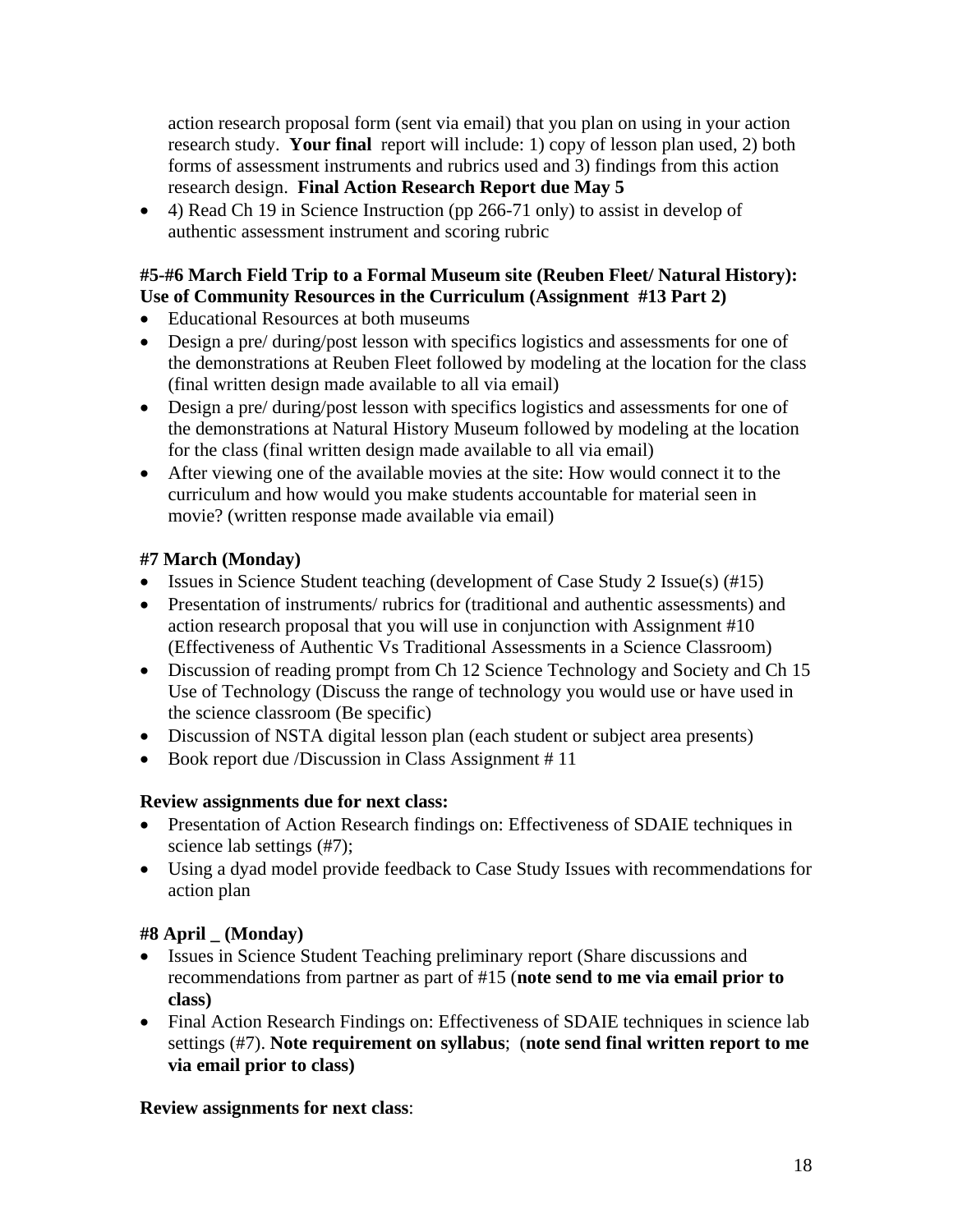- Independent Study/Open date assignment (#12)
- Case Study Final Report (#15)
- Discussion of High interest science related book reports #11 (overview of already emailed reviews)
- Present Findings from Assignment #10 Effectiveness of Authentic Vs Traditional Assessments in a Science Classroom
- •

#### #9 **May \_ (Monday)**

- Case Study oral report (# 15) (Final Written Report Due by May  $15^{th}$ )
- Independent Study/Open date assignment (#12)
- Report Final Findings from Assignment #10 Effectiveness of Authentic Vs Traditional Assessments in a Science Classroom (**Note requirements on syllabus)**
- Instructor Evaluations **(Please send final report to me prior to class)**
- TPE #1B Subject matter pedagogical application due May 12

**#10** Independent Study (Assignment #12) ( description due as email attachment by May 5)

**Note**: some of the assigned time for the class will be in the nature of a Practicum/research assignment during student teaching or observation/participation (at site). More specifically time is allotted outside of formal class meetings for the following field assignments as outlined in the syllabus (theory to practice): 1) Case Study  $2$ ; 2) Effectiveness of SDAIE Science lab modification vs. a control and; 3) Effectiveness of authentic vs. traditional assessment in science setting.

**Assignments (by number)/Requirements:** (each will count as the points noted). The final grade for part a and b with be the % of total points earned that semester converted to a letter grade (90-100=A etc.) Assignments are due on time and will not be accepted late.

#### 1) Attendance/participation (5 pt. per class) (100 pts.)

- 2) Science Methods Text Readings/Questions/Discussion/Notes (6pts each)
- 3) Jigsaw of science frameworks and standards (10pts)
- 4) Evaluation sheets on best practices in Science video's (5 pts)
- 5) Evaluation of Science Internet sites (5 pts)
- $6)$  A-B Inquiry---Discrepant event reflection/ presentation(s) (10 pts)
- 7) Science lab SDAIE modification and action research findings (20 pts)
- 8) Development of an outline for a Plan for Science Safety (10 pts)

9) A-B Observation of science lesson and evaluation of science safety strategies

 $(10 + 5 \text{ pts} = 15 \text{ pts.})$ 

10) Development and implementation of authentic assessment and comparison to traditional assessment (action research findings) (20 pts)

11) Book Report on high interest science book (5 pts.)

12) Open ended science related event both semesters (10  $\omega$  2 = 20 pts)

13) Strategies for implementing field trips at the high school level (WAP visit and Reuben Fleet Museum  $2@ 15$  pts = 30 pts.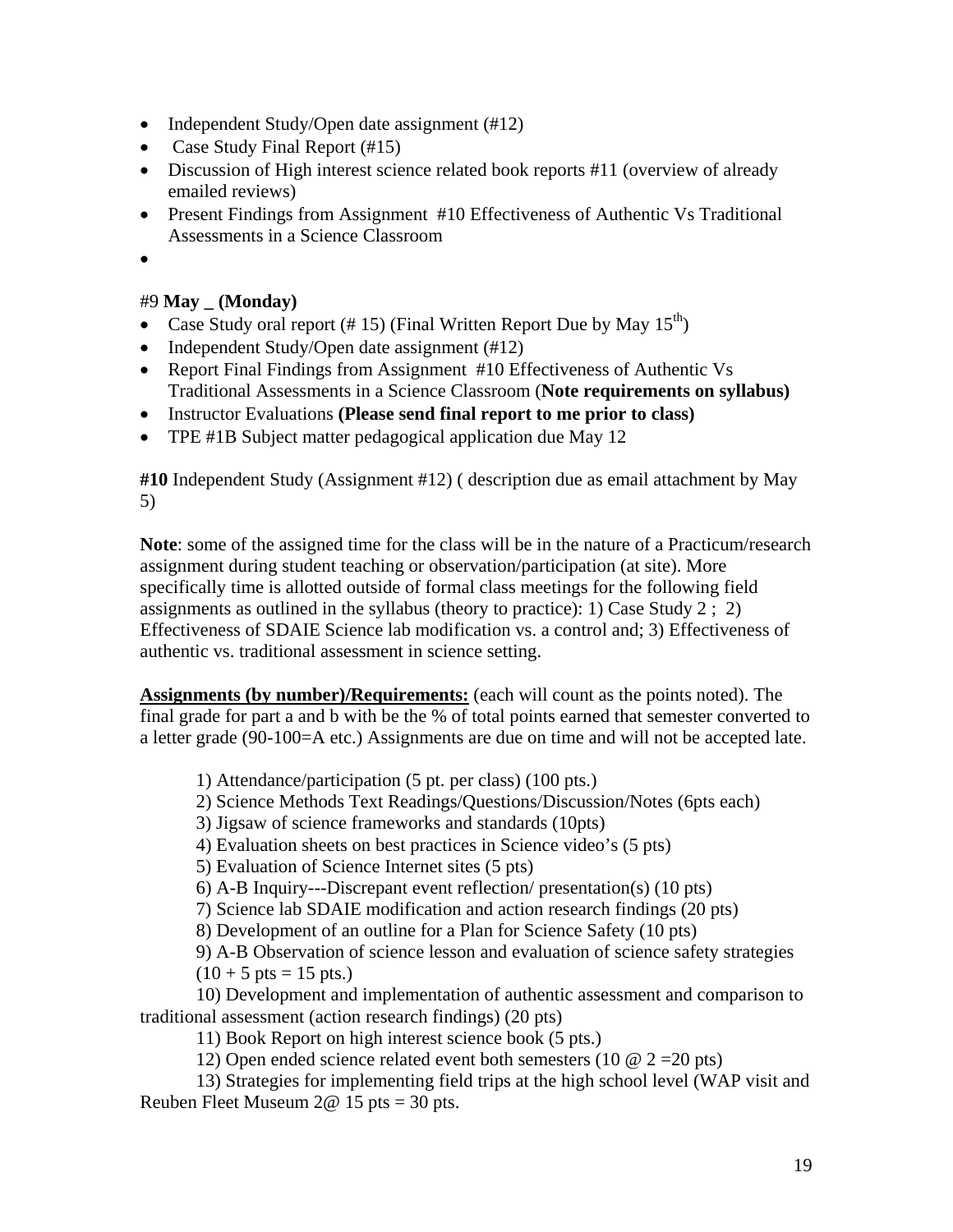14) Researching and presenting a mini-lecture on a current topic in science(10pts) 15) Two Case Studies one per semester: Issues in student teaching and proposed action plans =(5 +5=10 pts  $@2 = 20$ .)

Optional/Extra credit: (maximum 10 pts) 1) Directorship (5 pts.) 2) SDSEA or CSTA or NSTA or other Conference in addition to open assignments (5 pts. one day)

**Point's summary: Spring Semester: Assignments #1 (50 pts); # 2 (42pts.); #4 (5 pts.); #5 (5 pts.); #7 (10+10=20 pts.); #10 (10+10=20 pts.); #11 (5 pts.); #12 (10 pts.); #13 (20pts); #14 (10 pts); #15 (10 pts) = 197 pts. Total Addendum A (Spring Grade Sheet)** 

#### **EDSS 545 B Spring Name Semester Grade Sheet Semester Grade Sheet**

#### **Assignment Number/Name**

#1 Attendance (5pts each class) indicate nights absent by date (50 pts possible)

#2 Science text reading logs (3pts each) indicate scores on each chapter assigned below)

#4 Investigation and evaluations of three internet sites 5pts

#### #5

Investigation of Video resources (Internet/TV) 5pts

**Preliminary Proposals** #7 Action Research Study on Effectiveness of SDAIE vs. Traditional Lab Experiences (10+ 10= 20 pts) Final Written and oral report of findings

#10 Action Research Study on Effectiveness of Authentic vs. Traditional Assessments (10+10= 20 pts)

 Preliminary Proposals findings Final Written and oral report of

#11 Book Report on high interest science book (10 pts)

# 12 Independent Study at formal or informal science event (Report) 10 Pts

Movie #13 Attendance and Reports on Science Field Trip (15 pts) Reuben Fleet Natural History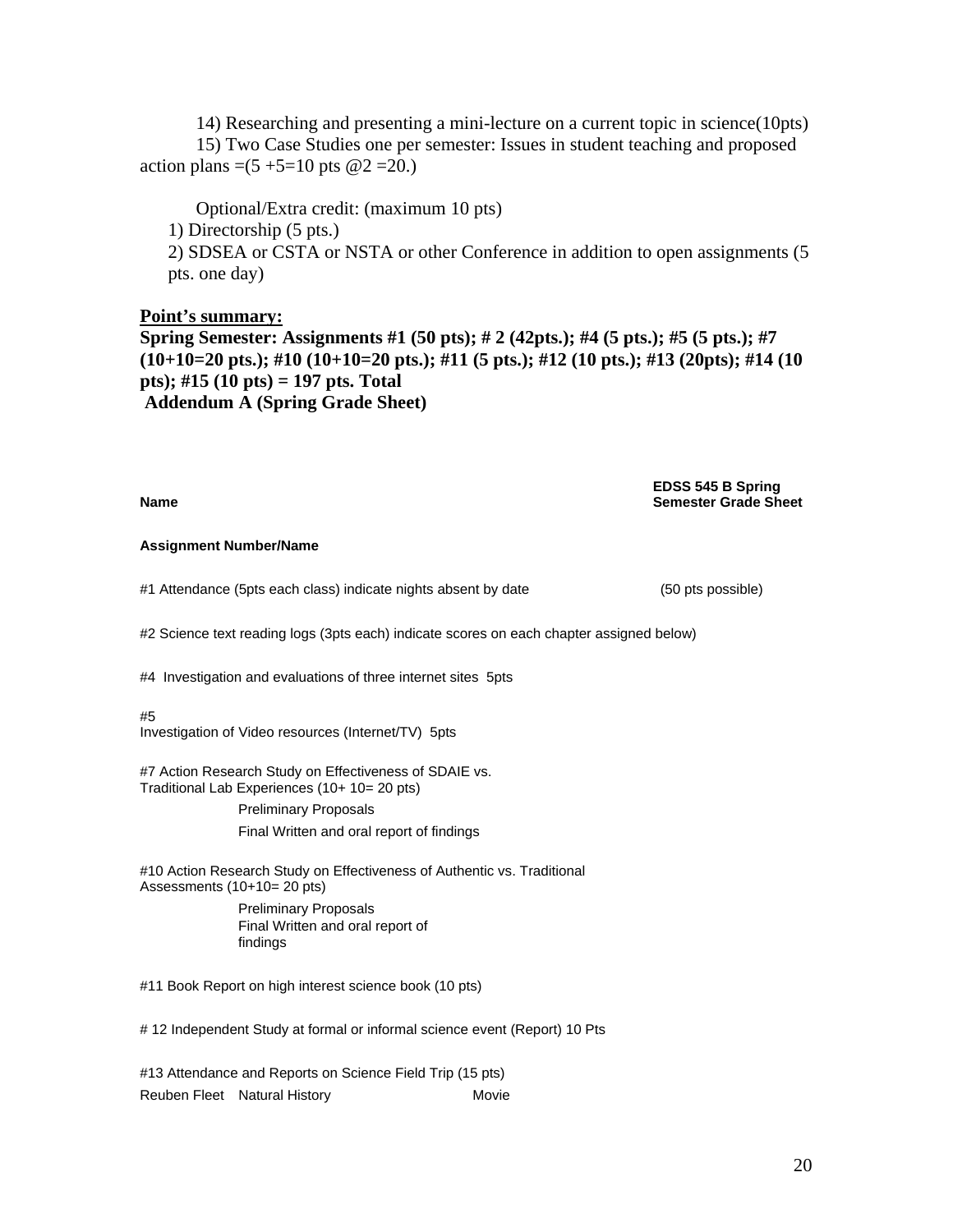#14 Mini-Lecture as introduction to science topic (10 pts)

#15 Issues in Science Teaching (Case Study Approach)(10 pts)

Total Possible= 171 pts Points Earned= Average/Grade=

## **Addendum B (Action Research Design Proposal/Final Report)**

# Action Research Project Design Proposal Plan

#### **Purpose:**

1) To apply the principles of action research in a teacher directed and designed project.

2) To model the concept of the teacher as a researcher.

# Design Plan

**Problem:** ( specifically what question(s) are you posing)

**Information:** ( what are potential sources of background information related to your question(s). This literature review of your topic can assist you in more formally organizing both your questions and as a basis for formulating your research design. Although it is not part formally a part of this assignment to include this you have done a lot of informal background reading and discussion to inform you related to this topic.

**Hypothesis:** ( based on background information and what do you predict will be the answer to the question). This may be stated in the form of a null hypothesis (ex. there will be no difference between method A and B in learning science concepts) or research question format (ex. students will learn science concepts better when using method A). Remember it is not so important that the data supports or refutes the hypothesis but rather that it (data) accurately justifies your conclusions.

**Experimental Design:** This section should include an overview describing **the nature of the type of research study** i.e. quantitative, qualitative (or both) as well as the general procedures which will guide you such as: any materials, instruments and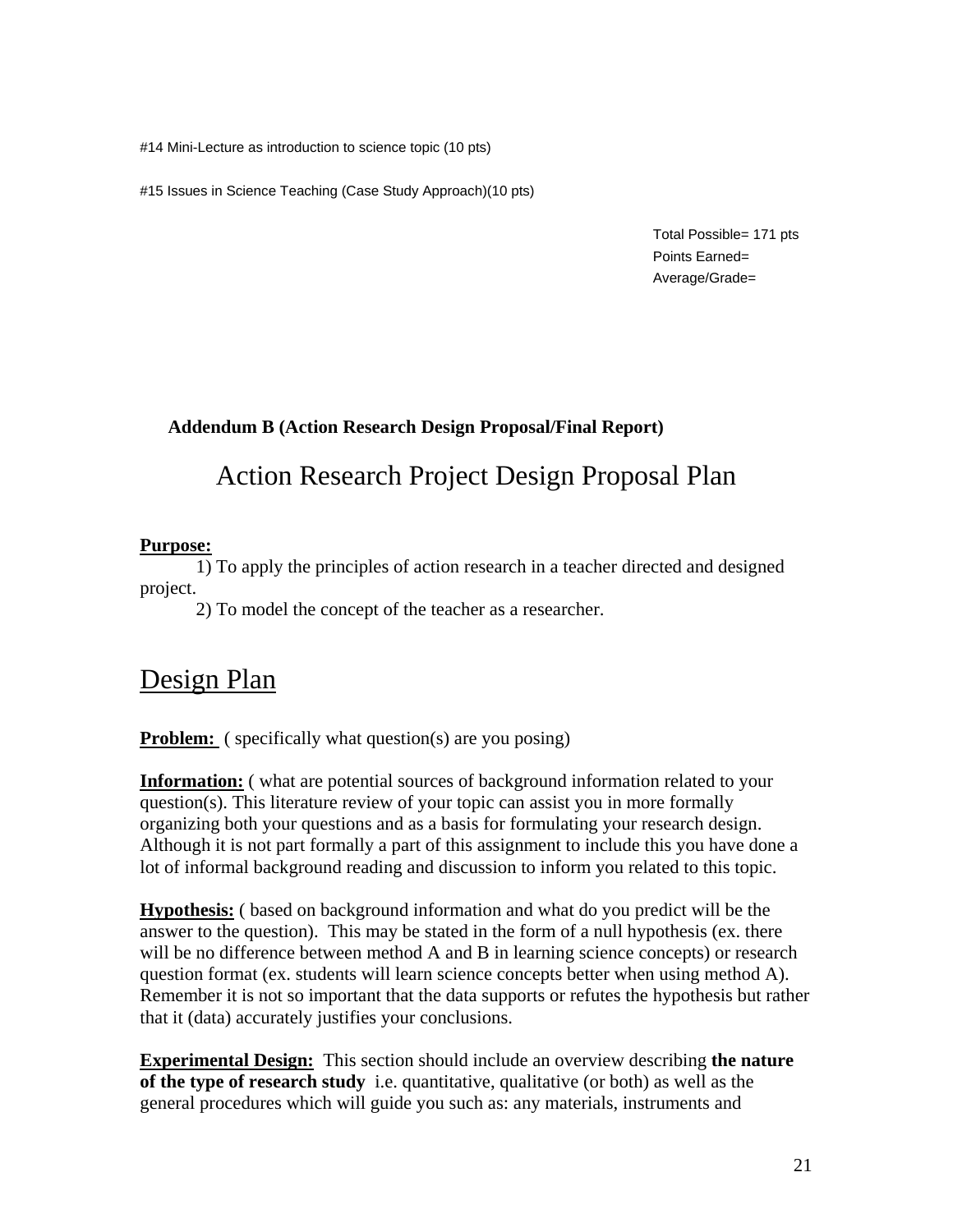techniques utilized **to gather data**; the **subjects** which will be the focus of the study; **time frame** for conducting the study; and methods used to **analyze data.** Remember to explain how you will attempt to control the critical variable of researcher effect with **triangulation techniques** (since in many cases you will be both the teacher and the researcher).

**Data/Results:** How will the data be represented? For example, will a journal be used, data tables constructed and or graphs produced? If statistical analysis, please specify.

**Conclusions:** Is the analysis of your data support , refute (or yield inconclusive results)related to your hypothesis? What inferences could you draw from the conclusions? What additional questions and research might your results suggest? What potential implications might your findings suggest (for your classroom or for learning and teaching in general)?

**Addendum C (Case Study Preliminary and Final Report)** 

**Case Study Considerations for Assignment #15 Issues in Student Teaching** 

**A case study is a formal strategy to collaboratively problem solve some issue in education (in this case science education). Some generalized steps should include at a minimum at least the following preliminary steps leading to a final report:** 

- *6)* **Identify a problem which in inhibiting your ability to teach or the students' ability to learn.** *It may take many forms such as: infrastructure: I room is too small to have laboratory type exercises; management: one of my students will not do any homework; teaching materials: I have no lab manuals and little materials; teaching strategies: I do not know how to deal academically with such a wide range of abilities in my class. ETC.*
- *7)* **Brainstorm possible solutions based on general knowledge from classes, readings, master teachers and prior experiences. After you have discussed the issue with your partner and instructor get feedback and suggestions from them.** *Ex. From infrastructure problem: swap rooms with another science teacher one day a week when they are not using the lab. This should be coordinated with the principal and based on state mandated requirements for safety in science laboratories*
- **8) Propose an action plan with specific actions and a timeline For three weeks with plenty of warning to the students change rooms to use the lab. Identify additional problems this may create and propose changes.** 
	- **9) Gather data from observations and responses to your plan**